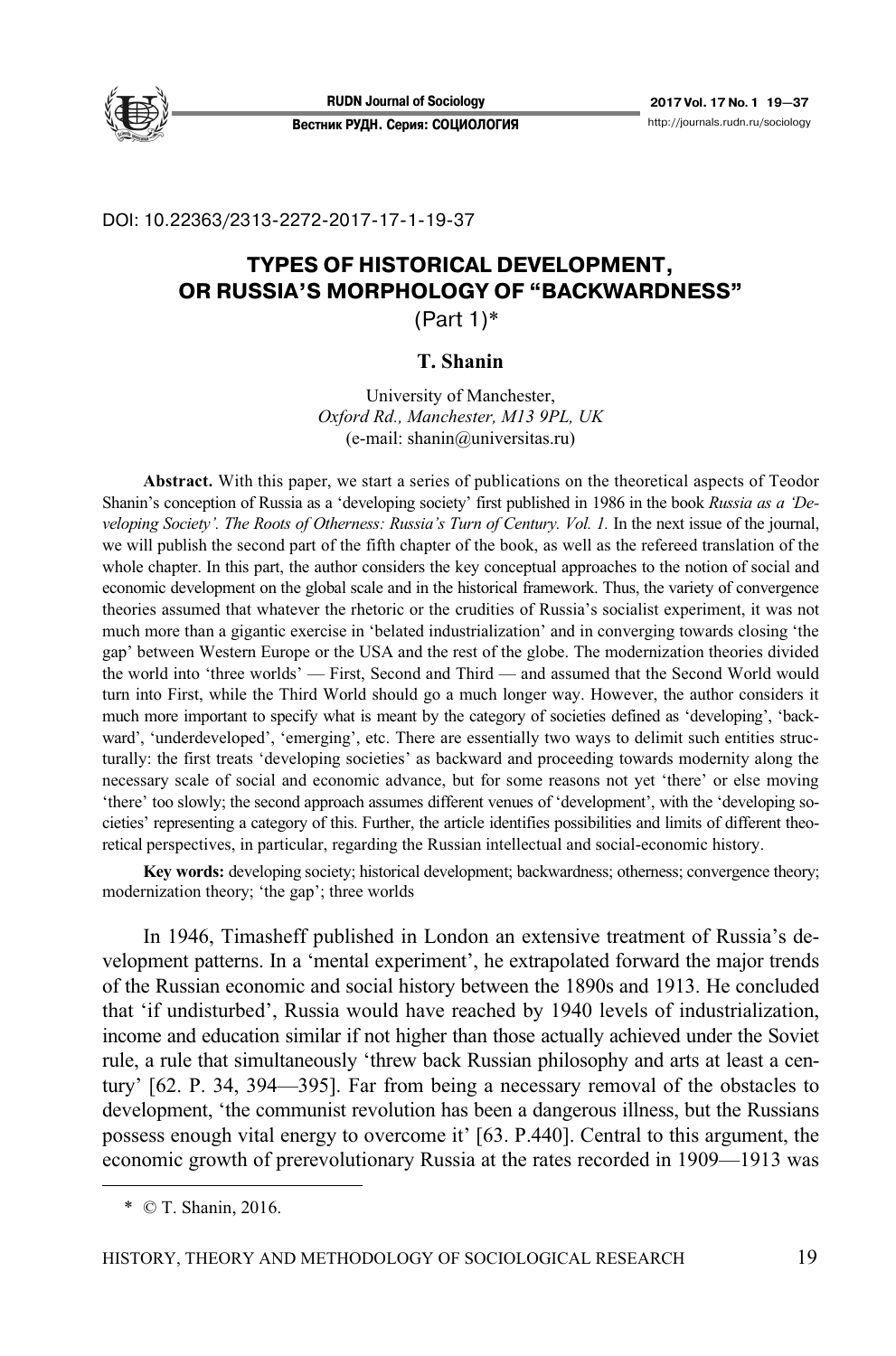assumed to be self-perpetuating into the future  $-$  a 'take off' to join 'the West' (i.e. the club of the countries of well-being, advanced technology, international power, high educational attainment and further continuous ascent).

The time that has elapsed has not diminished the appeal of Timasheff way of thinking. Quite a number of more recent studies have echoed directly his argument without referring to him or enriching on his analysis [65]. A further twist to this was given by a variety of convergence theories, which extended the argument forward by assuming that whatever the rhetoric or the crudities of Russia's socialist experiment, it has been not much more than a gigantic exercise in 'belated industrialization'. Stalin was necessary, explicable (and essentially justifiable) as an economic 'take-off' device. With the industrialization targets essentially met, the USSR was converging towards the one and only known and possible 'advanced world' of universalized electronics and bureaucratized plenty, mapped out by the way in which we ourselves thrive (see the most recent indexes of GNP, cars, or plastic bags per capita).

Nonetheless, the prospect of universal economic growth and social ascent closing 'the gap' between Western Europe or the USA and the rest of the globe is very far removed from the evidence of the world we live in. There have been rapid and deep changes all over the world but the division into 'three worlds' first debated in the 1950s still applies in its essential outline. Despite some appearances, the Second World ('centrally planned', 'socialist') did not turn into First ('developed', 'advanced capitalist'), but it is the Third World that interests us here. Since the early 1950s, when a non-problematic modernization theory offered all round the ex-colonial world optimistic predictions and do-it-yourself kits for 'take-off' towards a US-like modernity, both the official reports and the explanatory theories have grown increasingly alarming [56]. The basic parameter of the issue was well stated by A.G. Frank as that of 'thirty developed countries having less than 30% of the current population and foreseeably only 20% of the world population in the year 2000, which now account for approximately 90% of the world's income, financial resources and steel production... 95% of the world scientific and technological production... consume over 60% of the worlds food' [21. P. 153] and what such figures mean for 'the rest'.

More decisive is the record of the 'catching-up' processes. During the four decades that followed the Second World War, despite clear diversification among them none of the major 'developing societies' of the 1950s and 1960s came to resemble Western Europe or the USA. That includes those 'developing societies' that benefited from the oil windfall (and whose GNP rocketed accordingly) as well as those who have shown rapid industrialization and/or urbanization. Time and time again optimistic frenzy, based on hastily read indices of 'economic growth', has swept the press, which declared yet another candidate for the closing of 'the gap' or even for the rapid overtaking of 'the West': Brazil, Mexico, Iran, India, Nigeria, etc. It usually ended up with yet another national bankruptcy, military *coup d'etat* or revolt of the poor. The economics of different countries change rapidly but one clearly cannot understand and predict major processes by comparing the GNPs, and extrapolating elements of 'economic growth' into the future. Moreover, the diversity is not only 'economic'. The global map of dis-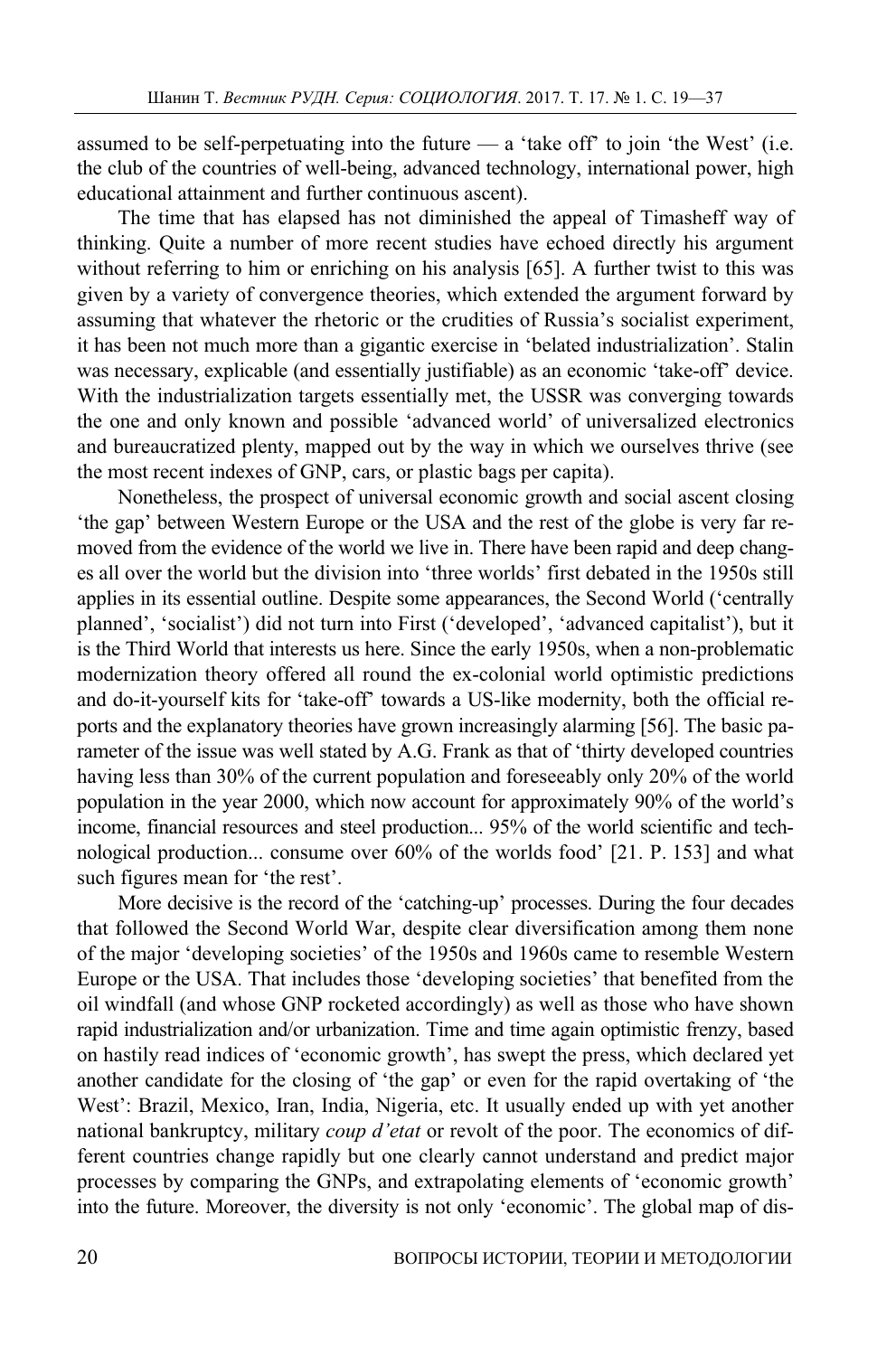eases, illiteracy or of military dictatorship and systematic use of torture, and their correlations with the GNPs, bear testimony to the combined nature of the phenomena. So does the comparison of those indices and socio-economic polarization within the countries, which consistently demonstrated a particularly steep contrast in income as typical of the 'developing societies'. A long-term multiple and substantively growing 'gap' between the 'West' and the bulk of the 'developing' societies (i.e. the countries at the 'top' and the 'bottom' of the UN global scale) has been documented [29; 71].

It is this experience, central to the realities of power and of economy as well as to the self-images, theories and ideologies of our own generation that should be related to Russia at the turn of the XX century. Was the Russian development different in kind from that of the recent experience of the 'developing societies' (i.e. was Timasheff's projection into the future valid for pre-revolutionary Russia)? Alternatively, was Russia, a 'developing society' in the sense we attach nowadays to this term (i.e. a society that is not only poor and/or 'backward' but shows a major gap-sustaining or gap-generating tendency of its economy and social structure)? To put this in the words of a recent Soviet writer, is it true that 'catastrophe nearly met Russia ...which was saved from national destruction and the grip of backwardness ...by the great October socialist revolution'? [64. P. 13-14].

To place Russia in those terms, a detour is necessary to specify what is meant by the category of societies, even the very name of which has shifted puzzlingly every few years since the 1950s: 'backward', 'underdeveloped', 'emerging', 'developing', etc. [1]. Quantitative designations aside (e.g. 'all the countries with less than \$400 GNP per capita') there are essentially two ways to delimit such entities structurally. The first treats 'developing societies' as backward, that is, as societies proceeding towards modernity along the necessary scale of social and economic advance but for some reasons (to be filled in) not yet 'there' or else moving 'there' too slowly (the impediment to be ascertained and rectified). The second approach assumes different venues of 'development', with the 'developing societies' representing a category of this. This fundamental division in the logic of analysis has cross-cut specific topics, different levels of generalization as well as major ideological camps. Moreover, this particular piece of diverse theorizing has been playing a major role in the structuring of political strategies and confrontations. We shall begin by a short sketch of its intellectual history.

The model of industrial capitalism based on XIXth century England offered considerable illumination but also exercised a somewhat hypnotic impact on scholars and laymen alike. The roots of that fascination are deep and carry considerable conviction. Despite the human misery and the new problems it produced, industrial capitalism has 'delivered the goods' of material abundance on a scale never before known, and did it at breakneck speed. It put science to direct day-to-day use, both in a technological permanent revolution and in the opening up for quantification of major spheres of social analysis. It offered new experience and hope of material well-being to masses of humans and of the rational resolution of mankind's major ills. It acted as a global unifying and transforming force, to become in the eyes of many the contemporary Midas myth and the Bible's book of Genesis rolled into one — what it touched turned into gold, what it produced or socially constructed took on its own likeness.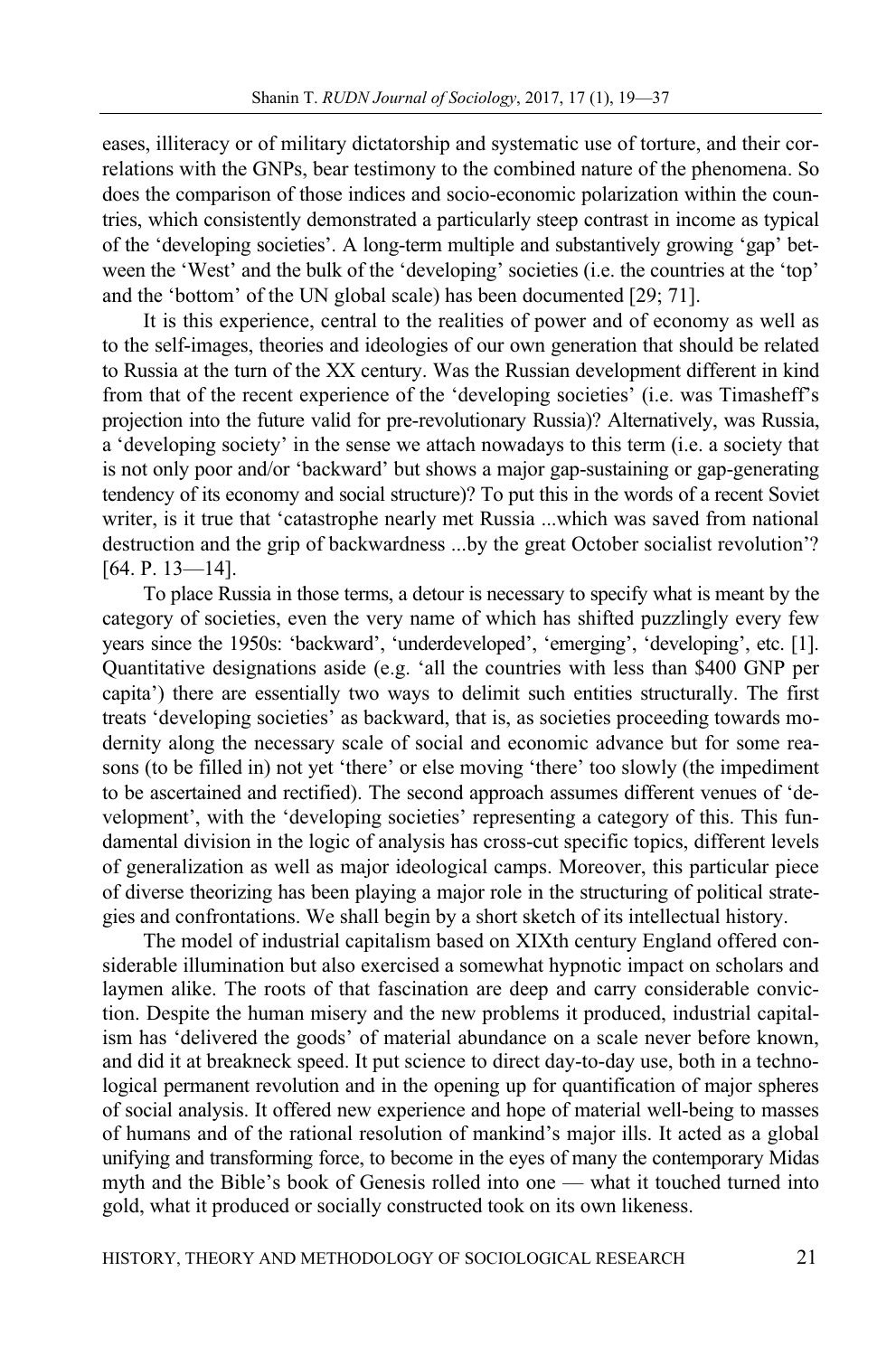Timasheff's view of Russia and the convergence theory are particular cases of the modernization theory, reflecting directly those illuminations and fascinations. This paradigm posited the global inevitability, the unilinear nature and the fundamental merit of 'progress' (i.e. of advance along the axis of development marked out by the capitalist industrial societies) [51]. Its conceptual parentage lies with XIXth century evolutionism and classical economics — as much a philosophy and a science of the new world as an apotheosis of capitalism. Its essence has been the interpretation of history *via* the advancing social division of labor related to the rise of new technologies and the transformation of social institutions [17; 38; 49; 59]. The XXth century neoclassical school in economics and functionalism within sociology have continued that line of thought, accentuating and/or building into it a particular dimension of optimism concerning the mechanisms for the resolution of social problems — the assumption and the metaphor of 'social balance'. Any distortion of equilibrium and of homogeneity would produce rectifying forces, the larger the distortion the stronger the rectifying force.

The fact of a 'social gap', international and intra-national, would have produced thereby its own remedies. The evolutionism of the left, associated particularly with the theories developed by the 'orthodox' wing of the 2nd International, accepted all this but went a step further by placing socialism as the next-to-capitalism, necessary and final 'stage' [58; 67]. Socialism was the ultimate 'mode of production' and of equilibrium due to convert the material breakthrough of capitalism to the use of collective producers. Witte's dream of the Russian tsardom as the new industrial giant, the books of Plekhanov (and in particular the twist given to them by the 'legal Marxists' of Russia), Stalin's manner of executing Lenin's unfortunate slogan about communism being 'Soviet rule plus the electrification of the whole country' and Warren's posthumous book published in London, differ radically, but are of a kind in being impregnated by the essential unilinearism and the idea of 'progress' implied by it [50; 60; 69]. It is in that context that the *Oxford Dictionary's* description of 'developing society' should be read as a testimony of West European common sense entrenched by its media: "a poor or primitive country which is developing higher economic and social conditions".

In fact, images of progress seen mainly as the industrialization of backward hinterlands carry considerable ambivalence, especially for socialists and liberals faced with colonialism. Capitalism has been progressive but also repressive and regressive even on its own terms. Capitalism-related colonialism has transformed 'native' societies, but has also suppressed their industries and popular will while twisting objectionably the metropolitan societies and economies. Hobson's *Imperialism* published in 1902 had followed critically that lead. Within the councils of the 2nd International, Marxist social critique and analysis had also increasingly taken a global form, beginning with the works of Hilferding and Luxemburg followed by Bukharin and Lenin [4; 13; 26; 28; 37; 41; 43; 47]. Marxist theory of imperialism came to analyze the exploitation of colonies and its place within the metropolitan economies [33; 36], but it said little of the colonized societies.

Shifting the scene by two generations, the aftermath of the Second World War saw the appearance of new post-colonial world, while the UN and television ensured that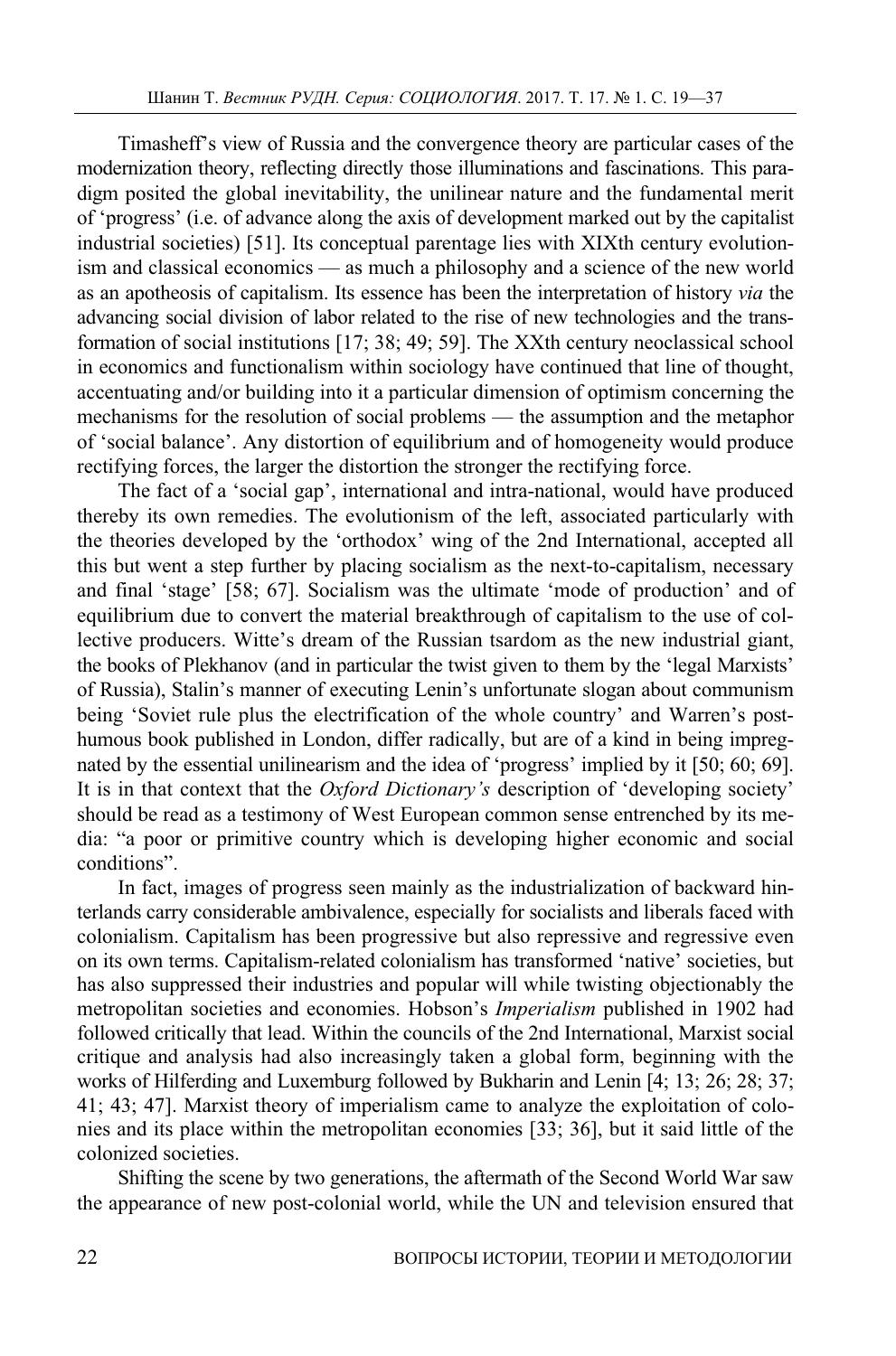the consciousness of a 'Third World' spread widely. As the modernization theory and policies guided by it in the 1950s and 1960s failed to deliver the goods, new explanation was needed to throw light on its main failure (i.e. on the 'gap' which refused to decline and on the armed struggle growing in the colonies and ex-colonies: Algeria, Vietnam, Cuba, Angola, etc.). The attempt to make sense of the political economies of the ex-colonial countries produced several new beginnings to which, the differences accepted, the works of Myrdal, Prebish and Baran have been the milestones. The different 'father figures' of the onslaught against modernization theories have personified its diverse prongs. Myrdal and Prebish were senior advisers to the UN, originating from Sweden and a 'developing society' (Argentine) respectively, Baran was the Russian-educated and the only Marxist professor of economics in the US universities of the 1950s. The remedies suggested ranged accordingly: a call for an assumption of moral responsibility by the West from Myrdal (to be expressed in massive charitable aid), the demand for industrialization policies and for state control of foreign trade from Prebish, the demand for revolutionary reassertion of sovereignty followed by the restructuring of society from Baran. The modernization theory was dismissed by all of them as inadequate, over-optimistic and ideologically Western-centered.

Myrdal's notion of 'circular causation' and of 'cumulation of advantages and disadvantages' challenged the 'equilibrium' model of economic growth by identifying at least one of the resulting issues [45]. In a 'free market' economy, it is the accumulated investments that tend to produce further accumulation of investments; accumulated ability to produce determines the further increases in productivity; the better the educational facilities the better the conditions for the growth of new educational facilities, and so on. Conversely, shortage of capital, low productivity, limited access to educational facilities, and political feebleness and massive poverty, tend to 'accumulate' at the underprivileged pole of society, in a sequence of 'vicious circles'. There is no 'natural' flow towards equilibrium. The question is not why the 'gaps' do not close, it is rather, how could it happen that some countries of the globe (e.g. Japan) have 'caught-up' with the first-comers?

In Latin America the criticism of modernization theory was voiced by the structuralists school — a first reconceptualization of 'developing societies' in the UN era, coming from those societies themselves. At its centre stood the work of Prebish who challenged the neoclassical assumption of natural and mutual advantages of international trade by evidence of terms of trade consistently disadvantageous for the 'developing societies' [22; 52; 53]. Paul Baran's pioneering work reasserted the stress on broad aspects of political economy rather than on the 'free market' mechanisms of either equilibrium or inequality and cumulation. He proceeded from the view voiced already in the late 1920s by the 3rd International about the overwhelmingly regressive impact of imperialism on the economies of the colonial societies. Marxist paradigm and terminology were extended by Baran to the inter-state dependencies, suggesting ways the capitalist 'laws of motion' and the existing relations of power, interest and exploitation operate at the lower pole of the global society [7]. International patterns of exploitation would explain the 'blocked' development of the 'underdeveloped regions' (he used the comparison of the deficient economic growth of colonial India, as against the suc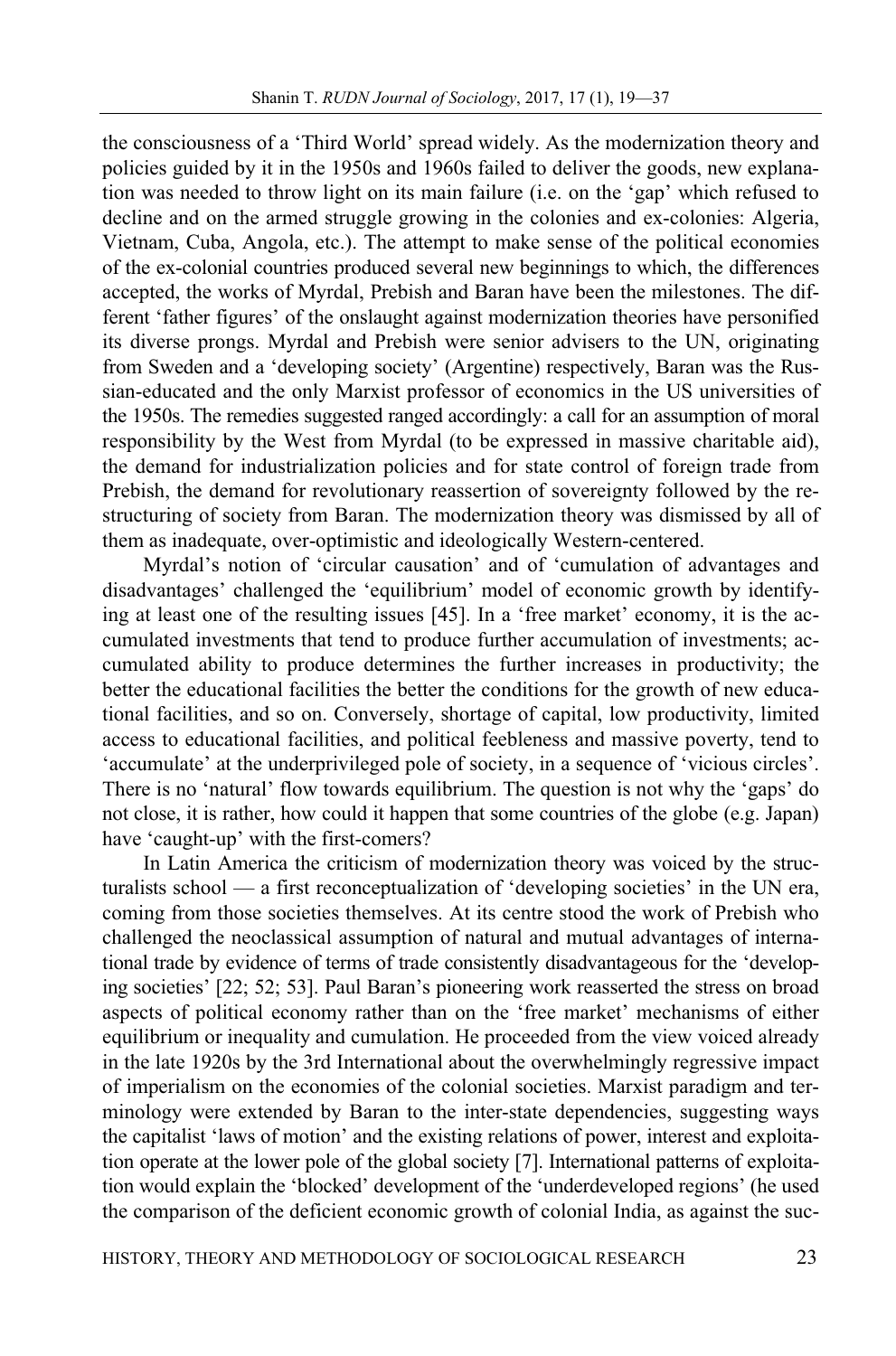cesses of Japan which locked itself up against the Western impacts and the 'open market'). The industries of the 'developing societies' are strangled as much by the cheaper mass-production of well-established industrial complexes as by the conscious policies of the major powers. Monopolistic controls purposefully drag down the prices of most of the products traditionally exported by the 'developing societies', securing uneven exchange to the advantage of those most powerful. Rule by parasitic and oppressive elites is conserved at the 'underdeveloped' pole of the world by the nature of the imperialist impact, which helps to keep those regions 'underdeveloped' [6]. It is the capitalist centre of the 'advanced' world with its accumulated and accumulating advantages and bullying power and its local agents-'compradors' that stand in the way of the 'developing societies'. That is the rationale of a growing 'gap'.

At the turn of the 1970s, after two decades of predominance of modernization theory, the dependency theory came for a time to dominate the field of 'development studies'. In Anglo-Saxon literature it was most influentially expressed in a book of A.G. Frank published in 1967 [9; 20; 46; 57]. It was also most clearly challenged in the debate that followed it. The events of 1968 in Vietnam, the USA, Latin America, France, China and Czechoslovakia offered an immediate background of political crisis and anticipation of dramatic changes. The book presented a view of unequal international division of markets and labor, 'syphoning away' the wealth of Latin American 'periphery' and leading to stagnation there. It dismissed the earlier images of a (semi?) feudal society or else as a region littered with feudal 'pockets of backwardness', which slowly dissolve under the impact of capitalism and/or progress. The capitalist world market transformed it centuries ago into a part of the global capitalist economy. It also provided for the diverse dynamics of different areas on the globe leading to the necessary and deepening decline of countries where the majority of mankind's poor lived. Frank summed up his pessimistic conclusions in the dramatic image of the 'development of underdevelopment' at the peripheries of capitalism.

For a short time, a new dual concept of *centre/periphery* took the place of the universal master-key of explanation, reserved before for the chief polarity of the modernization theory: the *backward/modern* division (and sequence). In what followed, much of the 'dependency theory' was rapidly trivialized or taken over. The concept of centre/periphery, used loosely, became merely another word for rich/poor with a critical undertone of voice added — a verbal substitute for analysis of complex reality. Even the genuinely critical and sophisticated versions of the dependency theory displayed serious limitations, gradually acknowledged by its authors. Theoretically, the difficulty lay with the 'holist' structural assumptions, an overkill of Baran's line of reasoning and of the older theories of imperialism. World capitalism and/or the international market and/or the multinational companies (or, more general still, the 'laws of accumulation of capital') were treated as the sole determinants of history. The 'peripheries' and the human collectivities there became thereby by default mere 'carriers' or puppets of the characteristics of the international social matrix. Politically the only consequent choice became that of 'either fascism or socialism'.

Evidence of complex diversification of the 'developing societies' and of rapid industrialization in some of them undercut these analyses. So has the evidence of political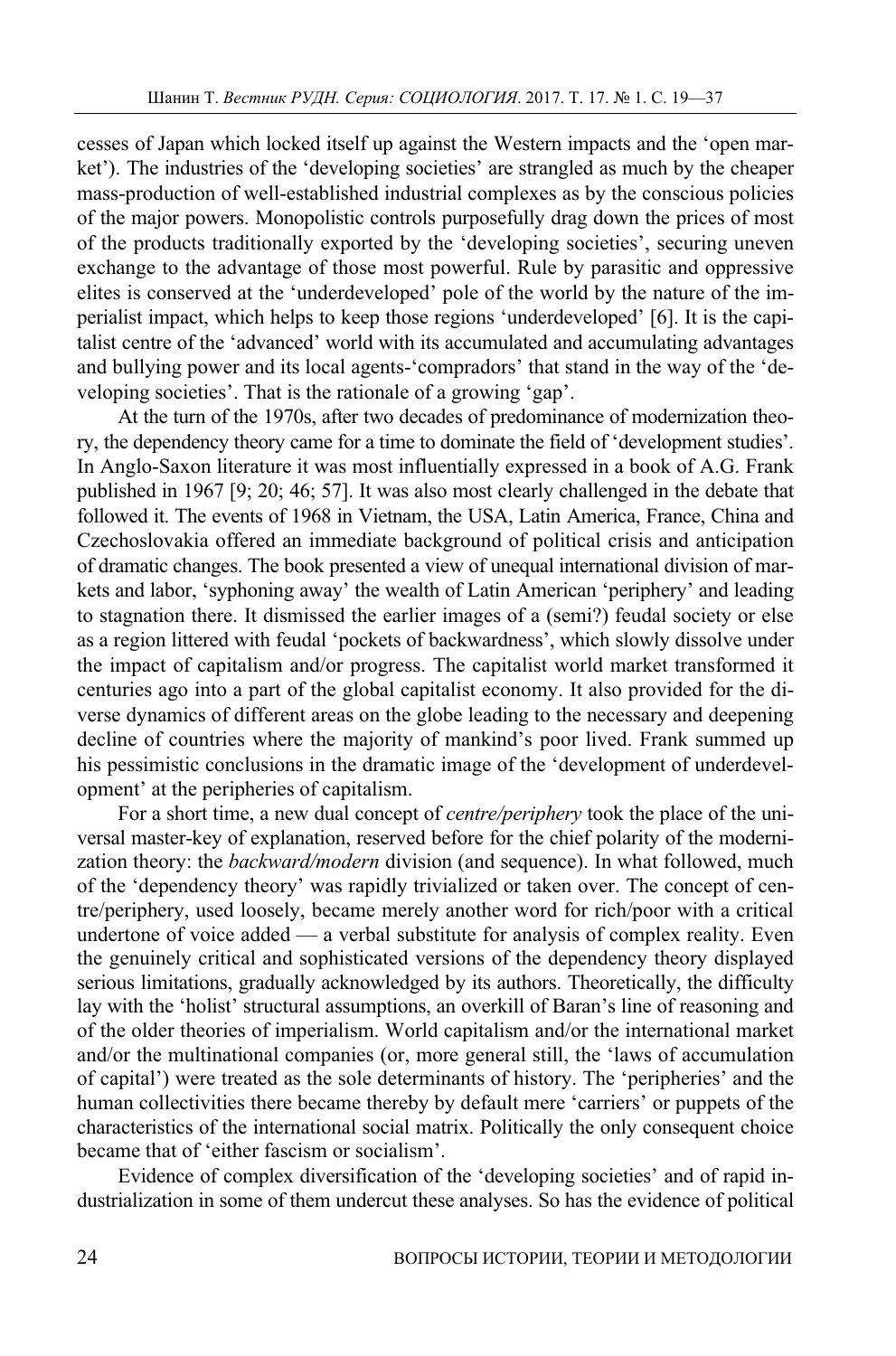struggles and dramatic shifts in policies. The fact that world market was used by Frank as a synonym for capitalism added to the theoretical argument [35]. Importantly, the 'export substitution' programs, when adopted, were not doing well either. New types of penetration and safer ways for the skimming of super-profits by the multinationals followed their application. Yet, on the other hand, the 'gap' did not disappear.

The 1980s has been one of further debate brought about by new evidence and of very limited theoretical advance, especially in so far as new integrated views were concerned. There have been signs of disintegration and disenchantment with the theoretical field *in toto.* The modernization approach was simply restated by a few of the ex-colonial civil servants or politicians and defended with new vigor and argument by some neoorthodox Marxists who looked again at the 'growth' and doubted the 'gap' [25; 32; 36; 69]. Some interesting things were said from different perspectives about the 'packages' of modernizing characteristics, about cognitions, ecology and the socially destructive propensities of technological revolution so far as the Third World was concerned [8; 16; 30]. A number of attempts were made to use the concept of 'mode of production' as an alternative to the models of dependency [1]. Frank presented rectifications of his views, as did a number of major 'dependency' theorists, especially in the important reanalysis of F.H. Cardoso and others in Latin America [14].

On the 'same side' in terms of the broad divisions of views, the works of Samir Amin gained considerable support with many of the 'Third World' economists, of the 'left' as well as of the 'right' [2]. In 1974, E. Wallerstein commenced publication of a major study offering a global view of the origins of capitalist economy. While following the views of 'dependency theorists' in many major matters (inclusive of a strong 'holist' tendency [68. P. 92], and the equating of the spread of capitalism with that of the global market), Wallerstein gave new historical depth to the analysis offered. He put in focus of his historiography the forms of worldwide division and internationalized control of labor and the resulting diverse modes of its use. Relevantly to our case, he extended accordingly the earlier conceptual schemes suggesting a societal category 'in between' the capitalist 'core' and the 'peripheries' (and typified by the prevalence of share-cropping in agriculture and mining commencing 'the long XVIth century'). It would include the old empires in decline, caught in the process of capitalist peripheralization. Tsarist Russia would be a prime example of this societal category, entering the global system somewhat later. More was done in terms of building up foundations by the social historians who traced the diverse roads of different states/social transformation (e.g. the comparison of Russian and Polish history by P. Anderson) [3].

All in all the debate of the 1970s and 1980s did not result in major conceptual breakthroughs. The fundamental approaches of the 1960s underwent further elaboration and revision under each other's impact and in the light of the new evidence. A major division still lies between the views by which 'developing societies' are an essentially similar but backward version of 'classical' capitalism and those who see it as a different social form, venue and set of possibilities, in need of discrete theoretical structures. Unsatisfactory as this state of theoretical affairs is for lovers of ideological final solutions, the conceptual 'fact' of different approaches cannot be disposed of by a clever logical trick, an executive decision or by an empiricist computation. One must make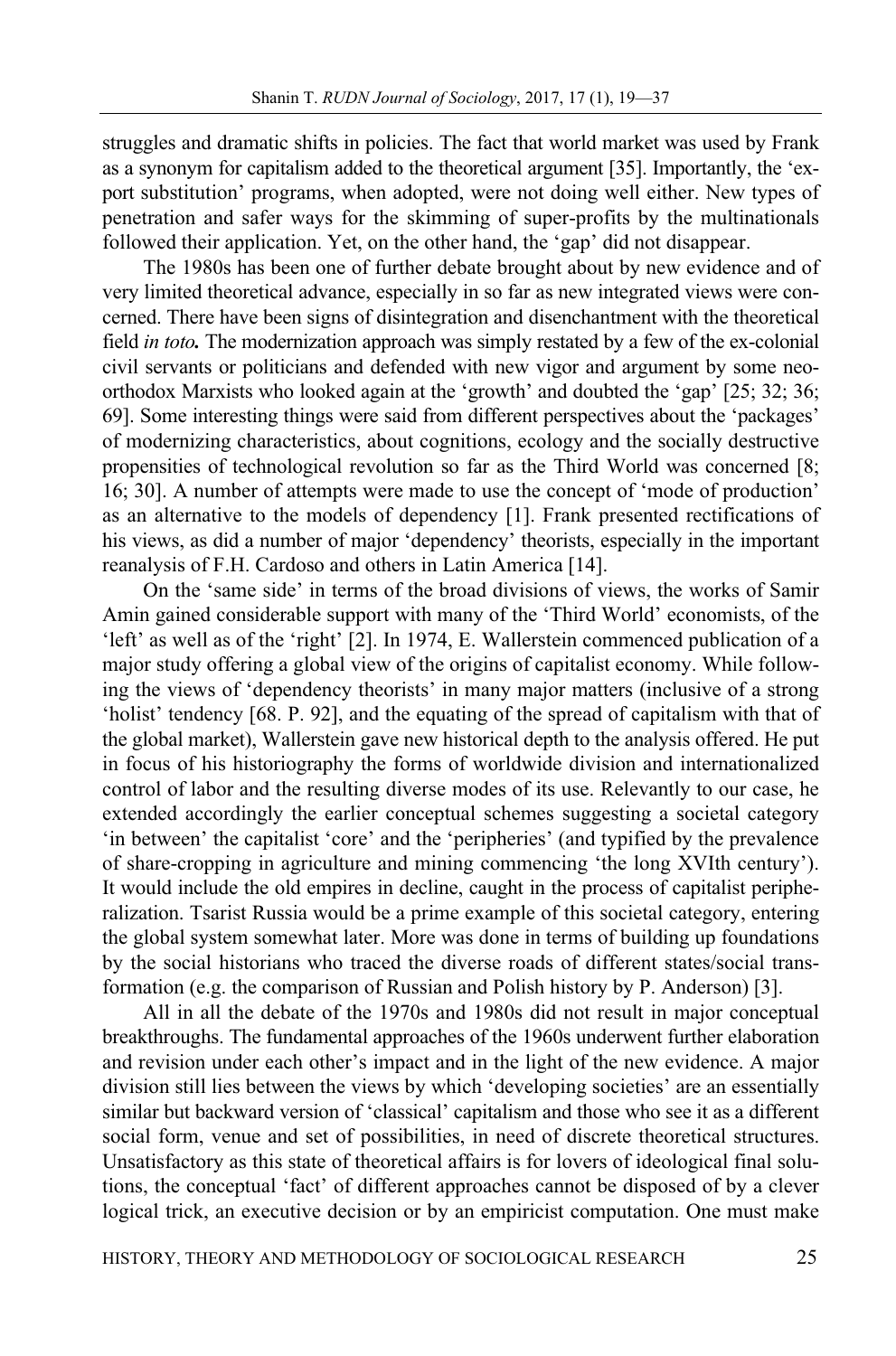a choice, follow it up through concrete cases and consider the results. Our study accepts in this spirit the view that the 'developing' or 'peripheral' societies should be treated as a diverse form of social organization and looks at Russia in that light.

The adopted theoretical alternative is to advance further along the line of Baran's initial insight, while attempting to meet and rectify its limitations. The more recent term and self-description of such a view (with such rectifications) as the theory of 'dependent development' will be used. It builds on major conceptual elements of the past debate like Sweezy's comment about the plausibility of different capitalisms and Hobsbawm's refusal to accept as self-evident the universality of the feudalism-to-capitalism road of transition [27. P. 171; 61]. It rejects holist analysis of 'systems' of the kind that assumes a single dynamic and logic of the 'centre' governing it and/or economic determinism of some type. It rejects as well the evolutionist solutions, by which societal forms are essentially different steps along the necessary capitalist road (into socialism, for those who are socialists). The 'uneven' and combined development of different societies would mean to that approach not only different speeds and 'clocks' but also different 'roads', each with its own consistencies, potentials and logic.

Also, a major message of the last generation was that of the growing disconnection between imperialism and colonialism. The Arab proverb that people resemble their times more than their fathers seems to hold true in this case. Colonial history, of some and not of others, does not falsify the generalizations offered when we talk of 'dependent development'. Its decisive social characteristics are not defined by the colonial past, but by the international and intra-national present. The conceptual sense of the societal category discussed is based on the assumption of a specific type of social structure, social reproductions and patterns of social transformation. It goes without saying that this composite picture should be treated not as a shopping-list of unrelated items or a blueprint of an engine's exclusive components. It is 'a system' of different and often contradictory tendencies and dynamics, related by a variety of 'degrees of freedom' and possible substitutions, to follow the mechanical metaphor.

The concept of 'dependent development' as recently used indicates a specific placement of the societies in question in the context of an international capitalist system [18]. Within the global hierarchies of institutionalized power, capital and science, the 'developing societies' are at the weaker pole, a weakness that if left to the forces of the 'free market' tends indeed to cumulate. This 'placement' opens those societies to domination and exploitation by powerful 'partners'. At the same time the metaphor of 'developing societies' being the 'global proletariat', while not totally devoid of illumination, is badly biased, because 'developing societies' do not produce the bulk of goods consumed by the 'metropolitan' nations. Nor are they a homogeneous 'camp', homogeneously rural or homogeneously poor.

The internal economic context of the countries of dependent development is characterized by extensive 'disarticulations'. Strategic elements of it operate within the international networks controlled mostly by the multinational companies. Enclaves of foreign-produced and controlled modem technology coincide with archaic techniques of production, and mass underemployment. A fundamental frontier of economic 'dis-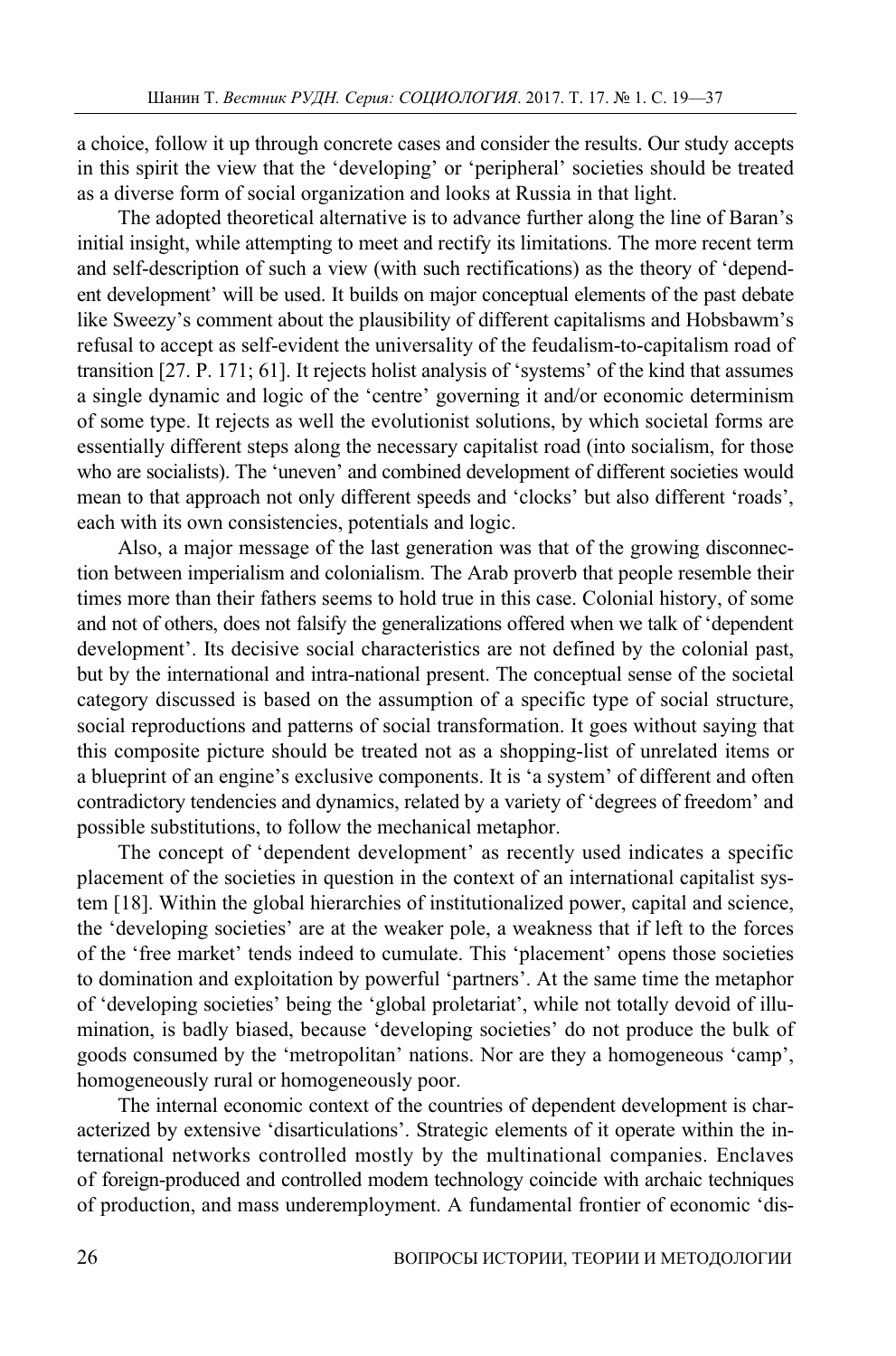articulation' usually lies between the massively peasant smallholder agriculture plus the peasant-in-town groups plus extensive 'informal economies' and the 'modem' industries and finance. At the core of the political and economic power-structures stands a state machinery that is variously described as 'over-grown', 'strong' and/or 'state capitalist'. Those expressions try to present and to explain a bureaucratic system that monopolizes not only administrative control and the powers of repression but also the direct assignment of social privileges, the powers of the largest employer, the direct control of major parts of production, and/or foreign trade, of the mass media, etc. Extraordinarily high rates of exploitation correspond in the 'developing societies' with the spread of repressive regimes, breakdown of consensus, often military dictatorships involving semiofficial 'torture squads' as a day-to-day system of governing.

The effective control of the industry and finance of the 'developing societies' lies in the hands of a 'triple alliance' of international capital, state 'technocrats' and the local bourgeoisie (linked at times with large landlords). Up to a point the state apparatus acts as a 'gate keeper' for foreign capitalism, serving it but also attempting to control it. The working compromise of those forces, with the first two supreme and the third correspondingly servile (but far from powerless), define the day-to-day running of a dependent economy. It means constant shifts and confrontations by capital in search of quick profits whereby often the state enterprises act as the only effective instrument of longterm investments and capital accumulation. It means also that systematic exclusion of the plebeian masses from any economic gains of 'dependent development', forms part of the process of 'economic growth', with increasing social polarization and tensions to follow. (A consequent transfer by the multinationals of a labor-intensive production process to countries of a cheap and repressed labor force was a major determinant of the recent wave of industrialization within some 'developing societies'.) Specific class structure, ethnic divisions, political characteristics and ideological currents are generated by such a setting. The mass of manual laborers and of the often destitute 'lumpen bourgeoisie' of go-betweens together with the major parts of the local bourgeoisie are mostly devoid of impact upon the actual political life, despite the parliamentary procedures usually being kept as a legitimating device. To that extent, the rhetoric term 'popular masses' is realistic as the antonym of the governing elite and may explain the nature of revolutionary eruptions and the ideologies of protest that cross-cut class boundaries of any description.

'Dependent development' is a process of social reproduction of extensive and extending inequality on both as international and local scale. The consistency of the international 'gap' is the expression of its fundamental 'laws of motion' while many more localized 'gaps' and disarticulations follow similar patterns. So do the patterns of repression, the typical cognitions of social reality and the ideologies of its change.

Since 1917, Russia has been treated as the country in which the socialist experiment commenced, for good or evil. It has facilitated some teleological explanations of Russian history (by which all which happened had to happen), and at the other pole, claims that all is accident, perplexity or bad luck. Looking back did offer some useful analytical insights into Russia's revolutionary transformation and the socialist attempts elsewhere and since. What remained less clear is the extent to which the debate about the nature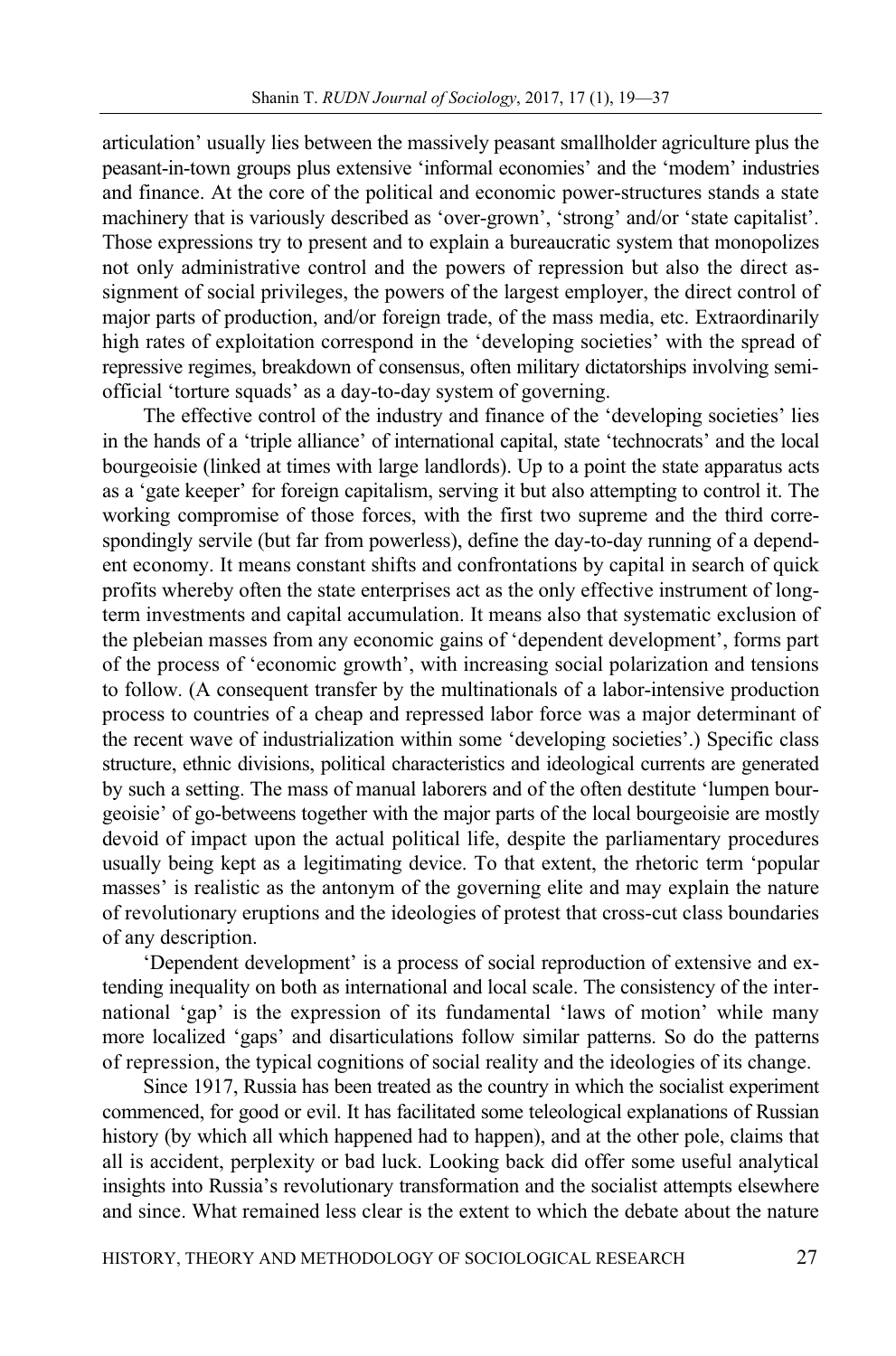of 'developing societies' throws light on the history of Russia/USSR. Societies and economic conditions never exactly repeat themselves, but identity is not a condition for comparative analysis. During the period we are talking about, Russia was a country with a massive peasant population, a per capita annual income of less than 100 dollars, a major presence of foreign capital and a government pursuing industrialization policies in a world increasingly dominated by 'the West', i.e. the main capitalist industrial societies.

At the turn of the XXth century, Russia was a 'developing society', arguably the first of its kind. This generalization denies neither the development of the 'classical' capitalism in it nor the uniqueness of its history. These notwithstanding, the major characteristics of what a few generations later came to be called 'dependent development', were increasingly evident in Russia. The international context and the grip of foreign capital were already referred to and were recognized in the extra attention given then in Russia to the problems of the types of 'development', the 'gap', and economic 'growth', as well as of capital accumulation, sovereignty and foreign finance. Evans's concept of the 'triple alliance' of capitals ruling industry — the foreign, the state and the local — was pertinent, as was the parallel tendency of state planners to equate industry with modernity and Westernization. Severe strains of economic and social disarticulations and steep class divisions were evident. Major enterprises, especially mining, often linked into international economic circuits with little relation to the economy within which the bulk of the Russians lived. Heavy under-employment on a national scale went hand in hand with a shortage of skilled and 'reliable' labor. The largest factories of Europe, manned extensively by part-peasants, coincided with and were linked to pre-mechanical crafts and thousand-year-old farming methods. The advance of industry, urbanization and literacy were paralleled by a widening gulf between the social 'top' and the rural and city poor. The level of exploitation of the producers was high, manifest and brutal, and so was the overall extent of state control and the repressions evoked by any 'disobedience' or even unauthorized initiative from the philanthropists. Political dissent was building up, expressed in the bottled-up resentment of the plebeian classes as much as in the ideologically and ethically expressed challenges of the intelligentsia.

Russia's immediate opportunities for rapid economic development and transformation, activated in the spells of industrial growth during 1892—1899 and 1909—1913, were on the whole better than those in the mainstream 'developing societies' later. The powerful and highly centralized Russian state was able to mobilize considerable resources and, to an extent, check foreign political and economic pressures. The rise in world prices of foodstuffs, in particular, of grain, ensured a consistently positive balance of payments and helped towards the national 'capital formation'. The sheer size of the country has often been cited as a major advantage for rapid economic advance. The size of the population as a potential consumers' market, the extensive territory and mineral riches would by that view facilitate 'economic growth'. Russia's Asiatic sector could play the role of an amalgam of British India and the American Wild West, i.e. of an exploited minerals and cotton producing colony and of an 'open frontier'.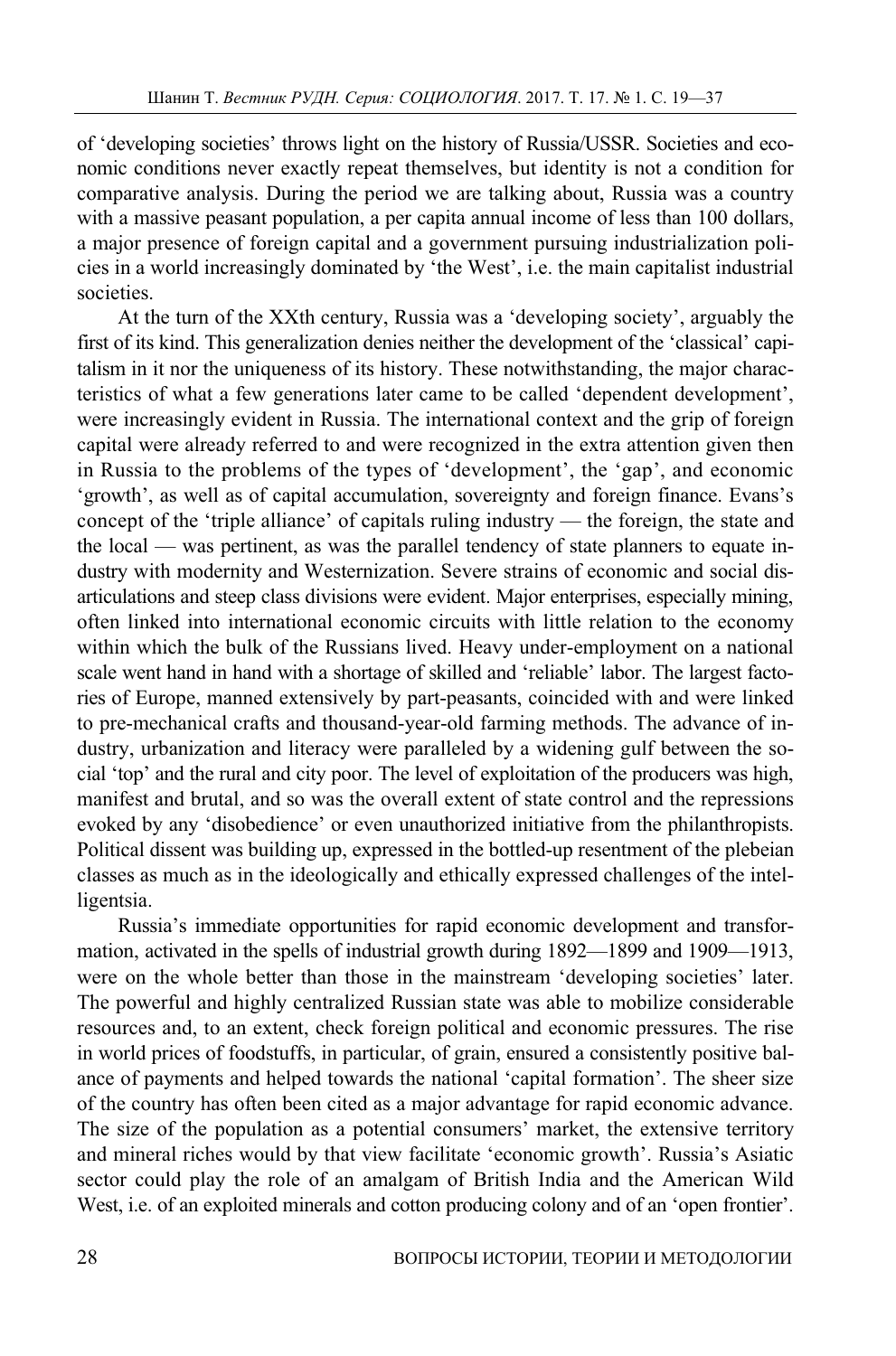Yet the chances for these favorable i.e. 'growth'-facilitating economic conditions to persist were anything but good. To return to Timasheff's 'mental experiment' but to make it somewhat more specific, 67% of the value of exports was agricultural primary produce as late as 1913 and nearly all of the rest were the products of mining [11. P. 13— 16]. It was the increase in foodstuff prices in the early XXth century that secured the overall export figures. Once the First World War was over, the terms of trade were to become increasingly unfavorable to primary products and specifically to foodstuffs [5. P. 72—79; 72. P. 38—45]. Moreover, "except under specific conditions, the long term movement of the terms of trade between industrial and agricultural products will be against agricultural products" [5. P. 79]. The basic determinant of Russia's positive balance of payments and a 'booster' of its internal market was on the point of an extended downward turn.

The second source of the 'positive balance of payments', of the capital investment and economic development, was external. It was assumed by many that without the influx of foreign capital, the spectacular development of Russian industry would be altogether impossible. Estimated foreign investments during the period 1898—1913 were 4225 million Rubles, of which about 2000 million Rubles were comprised of state loans. The hold of foreign capital was growing. In particular, while during 1881—1913 about 3000 million Rubles were taken out of Russia in foreign profits much was reinvested. By 1914, the holding of foreign capital was 8000 million Rubles. This included foreign ownership of up to two-thirds of Russia's private banking and extensive foreign ownership of mines and of large private manufacturing enterprises [19; 34; 42]. "By 1914, Russia had gone a good part of the way toward becoming a semi-colonial possession of European capital" [44. P. 269]. Already by 1916 the cost of the war had more than doubled foreign debts; it had also increased further Russia's technological dependency on its Western allies. Even 'undisturbed', to use Timasheff's term, Russia would have faced in the post-First World War period a massive and increasing crisis of foreign payments and of further loans just to pay off the old ones, together with the dividends and the payments for foreign expertise and imports. We know such scenarios well from Latin America, Africa and Asia (Brazil, Nigeria, Indonesia).

Even the magnitude of Russia could not be viewed solely as a blessing. The empire had been created by conquest and lived by suppression of the national identity of the majority of population in which ethnic Russians accounted for less than half. Repression could keep the country together, but to see the tsardom perpetuating 'undisturbed' into the future, despite its ethnic heterogeneity and inequalities, was unrealistic. Even the hope that the land mass of Russia would solve the problem of its 'surplus population' was false. Despite high mortality rates, the percentage of annual population growth in Russia had doubled during 1880—1910 [55. P. 98]. The absorption capacity of Asiatic Russia was limited. The actual land per capita rates in European Russia were rapidly decreasing. A 'population explosion' was beginning to build up, with consequences familiar from the 'developing societies' of today. The cities absorbed only about onequarter or one-third of the rural growth. Without it changing or without 'Malthusian corrective' (i.e. war, famine and plague) or else without a labor-absorbing agricultural breakthrough the rural 'surplus population' could not but proceed to grow.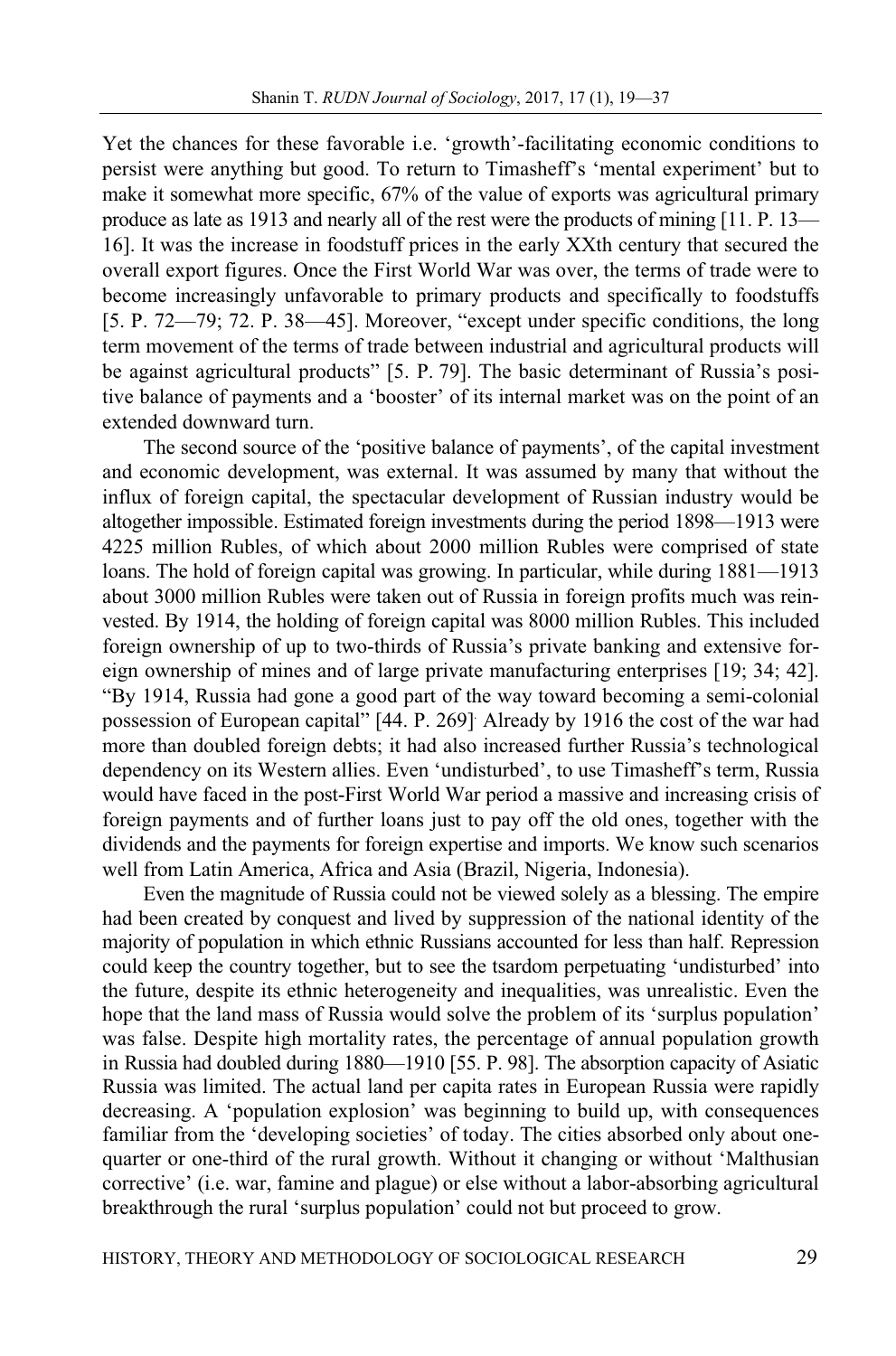By the turn of the century, the awareness of these crises was growing among 'the educated' of Russia. The resulting debate was not unlike that of the 1950s and 1960s in UN research units such as Prebish's ECLA or between Baran's friends, the Marxist economists centred around the *Monthly Review* of New York. There was a major difference of the date under consideration, however. It supported for tsarist Russia neither an iron law of deterioration nor a self-evident extrapolation of the economic boom of 1909—1913, that is, in the language of our generation, neither a version of dependency theory nor a modernization scenario. To say that the socio-economic development of Russia was then a race against time, with the result still in the balance, is neither a rhetorical turn of phrase nor an eclectic refusal to 'stick one's neck out' by offering a firm answer. Figures show that during the period in question, Russia was neither catching up, nor was it clearly falling behind Western competitors. Between 1861 and 1913, the estimated growth rates of Russia's national income per capita were close to those of the European averages, but half the figure for Germany. Russia was doing better than the cross-national averages of the countries outside Europe, but the growth of its national income was considerably lower than in the USA and Japan [24. P. 474—475; 54].

A further worsening of Russia's chances in that race was anticipated which made the time factor crucial. In such contexts what counts particularly is not only the matrix of causes, trends and objective *determinants,* but conscious conflicts and state policies, i.e. the active seeking of alternatives by those in power, the forces they could command, the challenges presented and the way they were understood and met. The Russians increasingly came to view the future in terms of the ability of the tsardom to outweigh the effects of cumulative backwardness and global inequality, in terms of a revolution that would radically change the character of Russia, removing the tsardom altogether. To those in the government in whose view 'modernization' was necessary while a revolution was out of the question, the future mostly presented an alternative of a Germanstyle rapid economic advance to join the dominant industrial societies or a cumulative political and economic decline to the status of 'another China', a society of poverty and internal contradictions, an easy prey to powerful foreign imperialists. *Ex post factum* such a designation of choices is inadequate, but far from spurious. It offers a division in the terms within which major aspects of Russian history can be considered.

Significantly for such comparisons, Russia entered the new century at a time when models of what has come to be referred to as 'classical' capitalism, (i.e. the generalized model of England of 1780—1870) were becoming less relevant to the actual capitalist societies. A few intellectual forerunners excepted, the theory was clearly lagging behind, for it took a century for the social analysts to catch up in earnest with the fact of the non-repetition of the social characteristics of the British 'industrial revolution' [15; 40]. It took much less time than that for the practitioners of politics and economics to grasp this point. The first inkling of a new pragmatic understanding of these matters appeared within the governing elites of Germany, Japan and Russia. By that time, between the lucky first-comers (societies that benefited from the early development of a mercantile, industrial and colonial capitalism) and between the 'other' (often colonized) people, a third intermediate group could be distinguished. It consisted of those countries that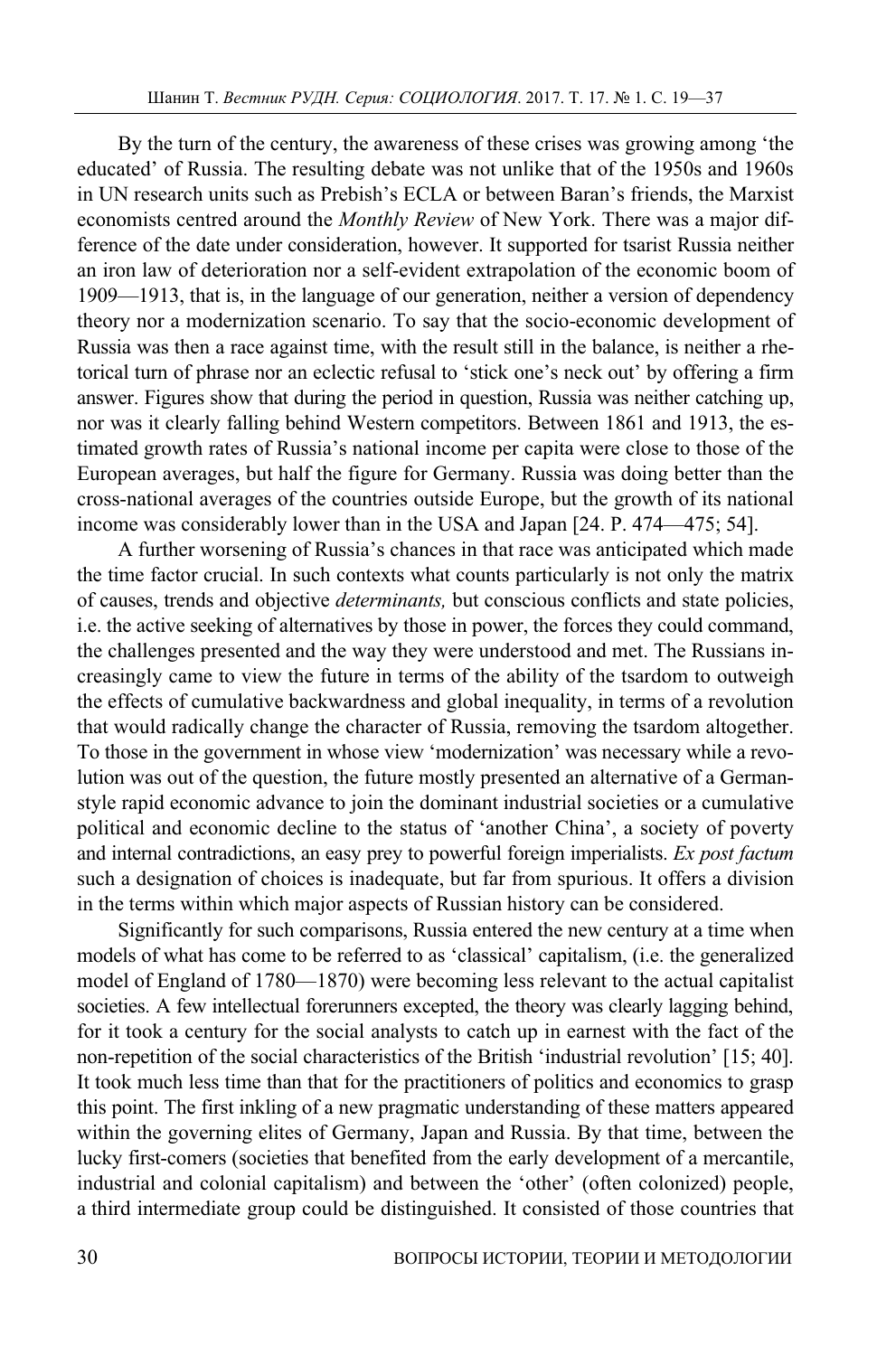reached the thresholds of massive industrialization somewhat later than the first-comers, but without having their economies distorted by recent foreign conquest and/or colonialism. The USA headed this list, but was manifestly exceptional owing to particularly favorable conditions. Outside its southern regions of slave-and-cotton economy, it lacked entrenched pre-capitalist classes, structures and traditions. It was far enough away to eschew Europe's political tensions, and yet close enough to benefit from its markets, labor and experience. Its 'growth' was well served by the farming of the independent smallholders in the 'empty territories' (i.e. lands sparsely populated by peoples who could be defeated, locked up in 'reservations' or exterminated). The same held for the weakening of the British, French and German global grip when they dueled for world rule in 1914—1918.

The core of the 'third group' consisted of the triad of Germany, Japan and Russia, the last usually at the bottom of the list in terms of its socioeconomic and political indexes. In spite of many differences with regard to their conditions and history, these countries showed marked similarities of government policies and guiding ideologies. At their centre was an attempt to escape what would be called today 'dependency' and 'cumulation of disadvantages', by a powerful intervention of the state, aimed to assure rapid industrialization. In the words of Witte, 'only those economically independent are able fully to exercise their political might ...China, India, Turkey, Persia and Latin America are politically feeble in direct proportion to their economic dependence on foreign industry'. Consequent on that experience, 'in our times the political might of the great states called upon to play a role in history is based not only on the spirit of its people but in their economic system. ...The international rivalry would not wait'. This view assumes a powerful, autocratic and aggressive government effectively opposing external pressures while suppressing any 'internal political obstacles', be it socialist agitation, demands of ethnic 'minorities' or even reactionary impulses within the landed 'ruling class'. The aim was to advance 'by hook or by crook', modernizing the army, promoting capital accumulation, facilitating industrialization, relegating agriculture to a secondary place within the national economy [10. P. 215; 70. P. 133].

For three decades, the Russian government doggedly followed 'the German path'. Bunge, Vishnegradskii, Witte, Kokovtsev — a succession of finance ministers-professed policies of directed economic development and energetic government intervention, within which the all-out support for home industry was central. Government policies facilitated high profit margins for the industrialists, low wages, and the squeezing of peasant economy for the sake of urban capital formation. Yet, whatever the effort, the model or the pretence, Russia's advance was still no match for that of Germany. It was on the battlefield and in the confrontations of international politics and finance that the fact of the matter was first manifested. From a first-class world power in the first half of the XIXth century, the Russian state has deteriorated, by the turn of the century, into a second-class force. The Crimean War of 1854—1855 was followed by the diplomatic defeat by the 'European powers' at the Berlin conference in 1878, the military defeat by Japan in 1904 and retreat before Austrian pressure in 1908. All these rebuffs signaled and contributed to this growing international weakness.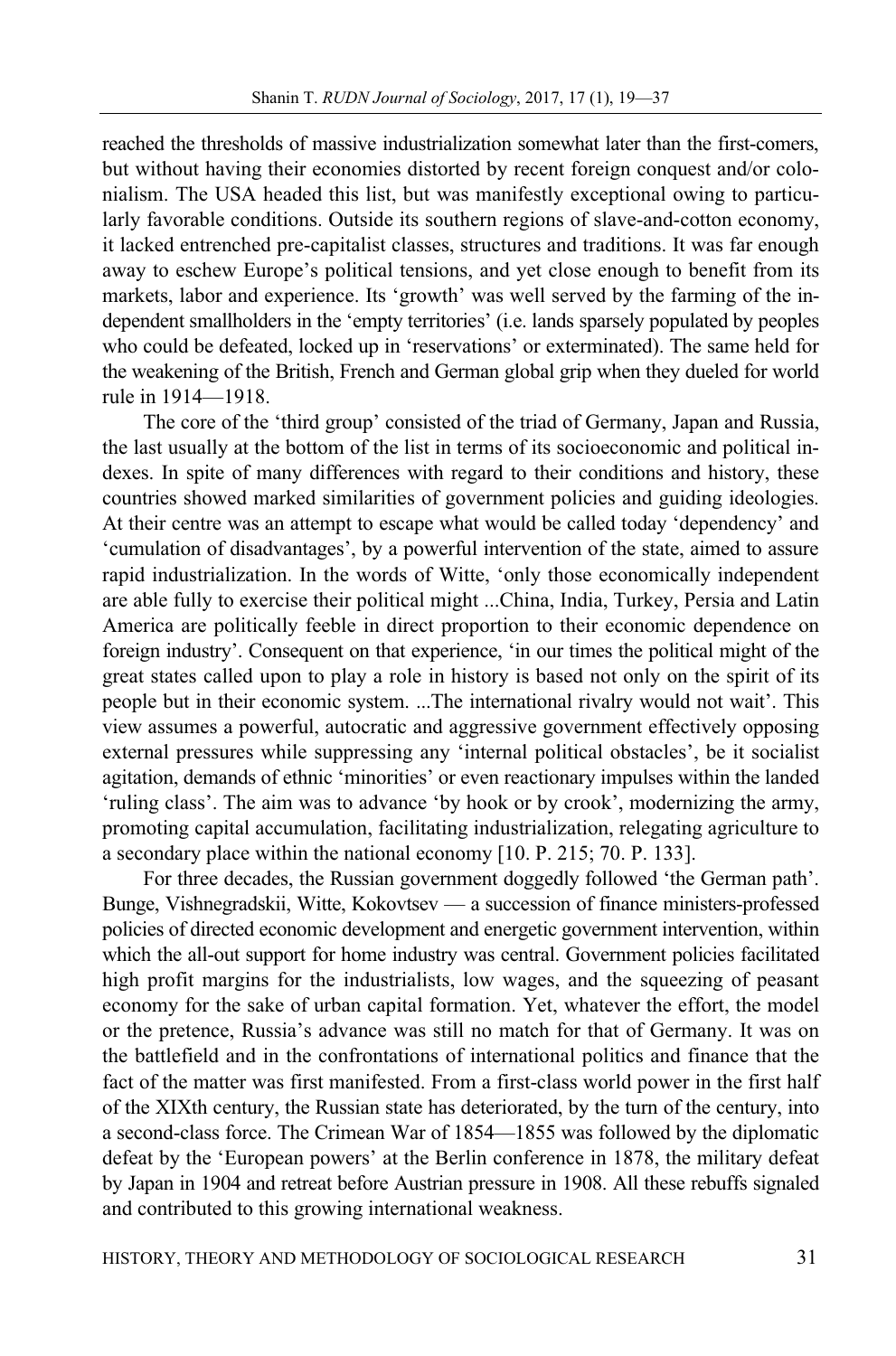Simultaneously, the severity of the economic crisis at the turn of the century showed how shaky the economic growth of Russia was. Social and ethnic contradictions and revolutionary pressures added to the internal weakness. Given the build-up of political and economic crises and the increasingly doubtful ability of the tsardom to dominate the international and local scene and to mobilize resources, Witte's political design and the later prediction-by-extrapolation by Timasheff of a development able to make Russia into another Germany were anything but prudent. This is the point where the significance of the other horn of the dilemma of 'either Germany or China' comes into its own. The China of the day was to the contemporaries a synonym of declining ancient glory, but mostly a chief example of a victim of foreign political and economic predators. 'Vicious circles' of popular impoverishment, the population outrunning resources and a growing 'compradore' stratum of the economic agents of Western companies were reported from there. The less the Russian similarity to Germany, the more realistic the comparisons to China as seen by the educated Russians of those times. Russia was the first country in which the syndrome of such conditions and problems appeared within the context of political independence of long standing, of a successful competition in the past with the more 'modern' Western neighbors and a country possessing a numerous intellectual elite, trained in advanced European scholarship and deeply involved in social analysis and in radical political action. That is why Russia was also to become the first 'developing society' to begin and recognize itself as such.

The new understanding manifested itself in political strategies and decisions rather than in academic treatises. While theory stumbled behind, the actual leaders of Russia recognized that the theory drawn from 'classical' capitalism, even when superficially adjusted, was insufficient for the type of society Russia was and/or was becoming. The self-understanding and the corresponding state strategies of 'classical capitalism' were first substantially amended in a 'Bismarckian way', theorized by F. List and accepted by the 'middle group' of capitalist developers. List challenged the fundamental assumption of the British political economy concerning mutual advantages of free trade [40]. He believed that a transitional period of 'protectionism' must secure the 'maturing' of the German industry before it would be able to compete 'freely' with Great Britain. He defended state intervention in markets and finance, that is, the policies that came to be expressed eventually in the German Custom Union, a major step towards the country's unification under the leadership of Prussia. Russia's practicing economist increasingly adopted the perspective offered by List. Witte had List's book personally translated and ordered his officials and aids to study it. Yet, transferred to Russia, the Listian policies failed to produce German-like results. The consequent crisis, rebellion and the dismay that culminated during the 1905—1907 revolution, was reflected in a new parcel of strategies of social transformation. These are crucial to the understanding of the 'developing societies' of today and, in turn, understandable only in the light of their experience.

It was in Russia that a 'second amendment' of the initial theories of 'classical' capitalism took shape, offering a theoretical expression and a testing ground for a new type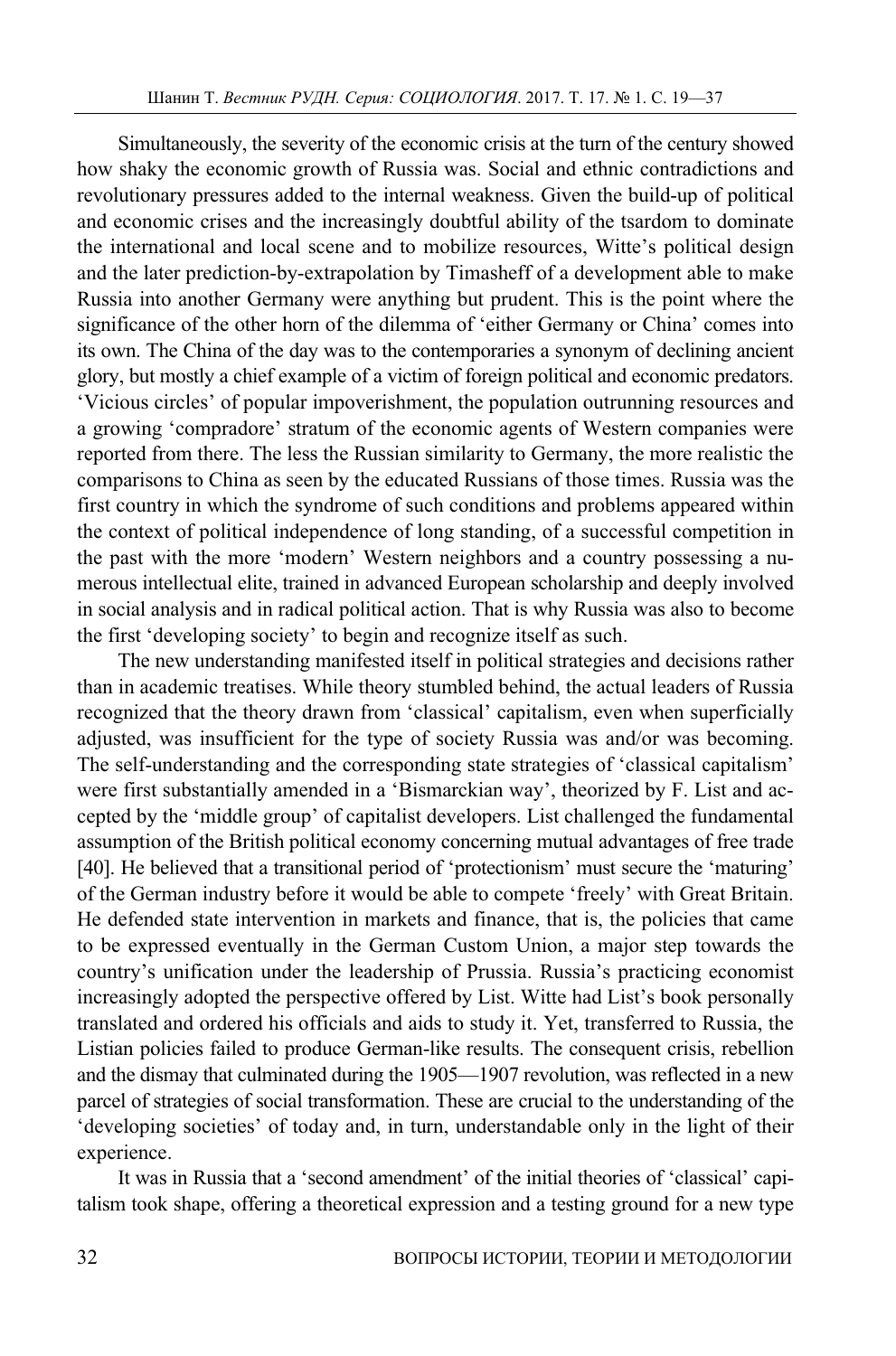of 'revolution from above' — the 'Stolypin Reforms' of 1906—1914. Russia's revolutionary epoch was linked into, overlaid with and productive of major conceptual revolution. Its first message of originality was that the spontaneity that underlaid the British case of industrialization indeed could not work similarly for the newcomers. Only the fundamental restructuring of the whole social fabric could lay foundations for the Listlike policies and the Western-style industrialization to follow in a Russia-like society. A 'revolution from above' had to remove obstacles before capitalism could succeed. Stolypin's 'revolution from above' was rapidly followed by its fundamental alternative — the first 'revolution from below' typical of 'developing societies' and effectively executed and theorized following the lessons of revolutionary experience of 1905— 1907 enhanced in 1917—1921.

That is why it is not accidental that while numerous 'Western' intellectual fashions come and go, the analytical tenets of Russian experience and scholarship of those times are remarkably fresh when issues of 'economic growth' and of the underprivileged component of mankind in the 'developing societies' are addressed, be it peasants, the 'state apparatus' or the intelligentsia, classes, elites or revolutionary cadres, agrarian reform, capital accumulation or 'hidden unemployment'. That is also why Witte and Lenin, as well as Stolypin and Stalin, so often sound as if they were directly addressing politicians and militants on different sides of the ideological barriers in 'developing societies'. To a considerable degree, they exhausted the range of alternative strategies available up to now).

To recapitulate, specific characteristics of Russia as a 'developing society' made it differ significantly in social structure from other catching-up members of the industrializing societies (i.e. the USA, Germany and Japan) and to parallel a different category of societal development. That is not what major Western historians of Russia usually assume: "quantitatively, the differences were formidable ...but ...the basic elements of a backward economy were on the whole the same in Russia of the 1890s as in Germany of the 1830s" [23. P. 18, 27]. The writings of von Laue carried the unilinear assumption still further by externalizing fully the sources of change. To him a 'cultural slope' continued inside Russia the 'gradient issuing from Western Europe'. What was taking place in Russia was a "vast revolution from without', that is, an 'expansion of Europe' in which 'there is no blending of old and new [i.e. 'Western'] ...the old was being ruthlessly subverted" [66. P. 199, 438, 422].

Despite the dissimilarity of the sources quoted, the authorities and the terminology used, Soviet scholars faced similar dilemmas and conducted similar debates. The arguments about foreign capital and its impact, the actual extent of Russian economic advance before the revolution, the 'feudal remnants' in it, etc., were used as a vehicle for it. A major field in which the issue was explicated was that of agrarian history, which explains its significance for the general debate and in academic confrontations of past, present and, doubtlessly, future. Nobody has as yet used directly a 'developing societies' model for an alternative explanation challenging the unilinear view, but the accentuation of specificity of the social transformation in the Russian countryside, of 'semi-feudalism'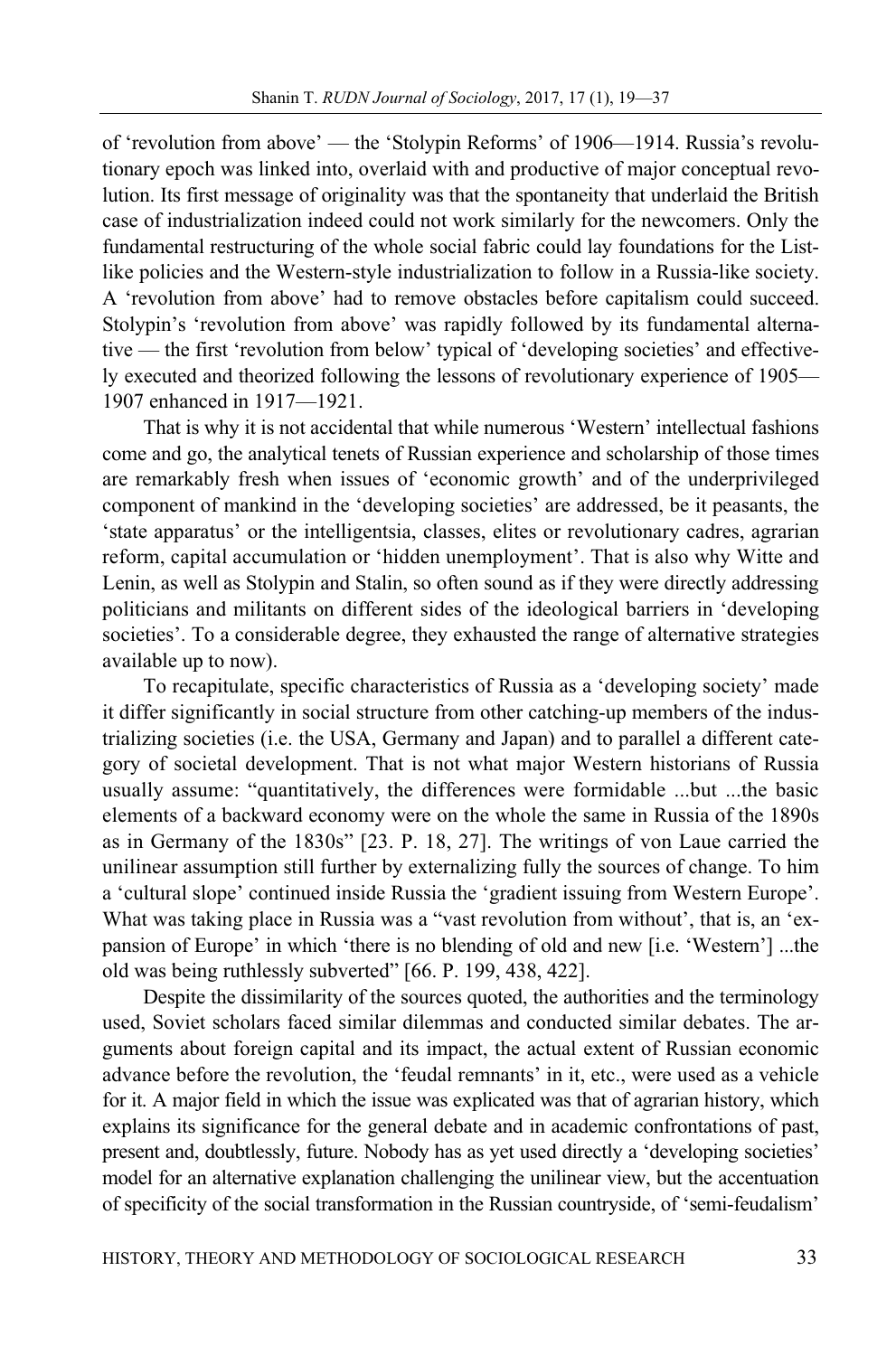and of the peculiarities of 'the imperialist epoch' have often carried a similar message. Lenin's favorite abuse of *aziatchina* (Asianness), when talking of Russia, was never properly explored for insight, but used time and time again in the Soviet debate to stress the specificity of Russian capitalism, its 'semi', not-quite-capitalist and not-quite-Western nature. Fundamental differences and arguments were often hidden behind quantitative designation, that is, capitalism was very strongly 'semi' to some, less 'semi' to others and not 'semi' at all to those whom already Marx called 'the Russian admirers of the capitalist system' (i.e. Russia's consistent evolutionists) [58. P. 100].

The shadow of the fundamental debate between Soviet historians entered also via the consideration of what the 'imperialist epoch of capitalism' meant where Russia was concerned. The 1968 multi-volume of USSR history and attempts to explore new frontiers offered a middle position. It began by proclaiming as the new general insight of scholarship at the turn of the century 'deviations in the development of capitalism ...from the *usual* norms of the capitalism of free competition' [31. P. 8]. That insight was said to be crystallized and advanced by Lenin's new theory of imperialism 'as the last stage of capitalism' and 'military feudal imperialism' represented by the tsarist state. This social formation was said to be ruled by a corresponding class coalition — the political alliance between the squires and the top layer of imperialist bourgeoisie which was constructed in the weak post-1906 parliament — the *Duma.* A tendency of financial capital to conserve rather than destroy the 'early capitalist modes of production', and the repressive nature of the tsarist policies at the ethnic peripheries, were also pointed out. The nature of the 1905—1907 revolution was defined as a treble conflict and dynamic: proletarian, peasant and ethnic. The model caught well the complexity of the Russian social and political confrontations, but failed to account for some major characteristics representing a new road, a typical/specific pattern of societal transformation. It also bypassed some political forces of major significance.

The difficulties of the general problems reviewed are clearly not of the type that can be resolved by simply piling up data, archival documents or figures. The significance and necessity of close scrutiny of evidence is not in question, but it is rather the conceptualization of it that is opaque. When scholars stumble over words or hide behind them, the way forward, however tiresome, is to proceed with dissecting terms for their analytical meaning.

#### **REFERENCES**

- [1] Alavi H., Shanin T. *Introduction to the Sociology of 'Developing Societies'*. L., 1982.
- [2] Amin S. *Accummulation on a World Scale*. N.Y., 1974.
- [3] Anderson P. *The Origins of an Absolutist State*. L., 1978.
- [4] Arrighi G. *The Geometry of Imperialism*. L., 1978.
- [5] Atallah M. *The Long-Term Movement of the Terms of Trade between Agricultural and Industrial Products*. Rotterdam, 1958.
- [6] Baran P. On Political Economy of Backwardness. R. Rhodes. *Imperialism and Underdevelopment.* N.Y., 1970.
- [7] Baran P. *The Political Economy of Growth*. N.Y., 1962.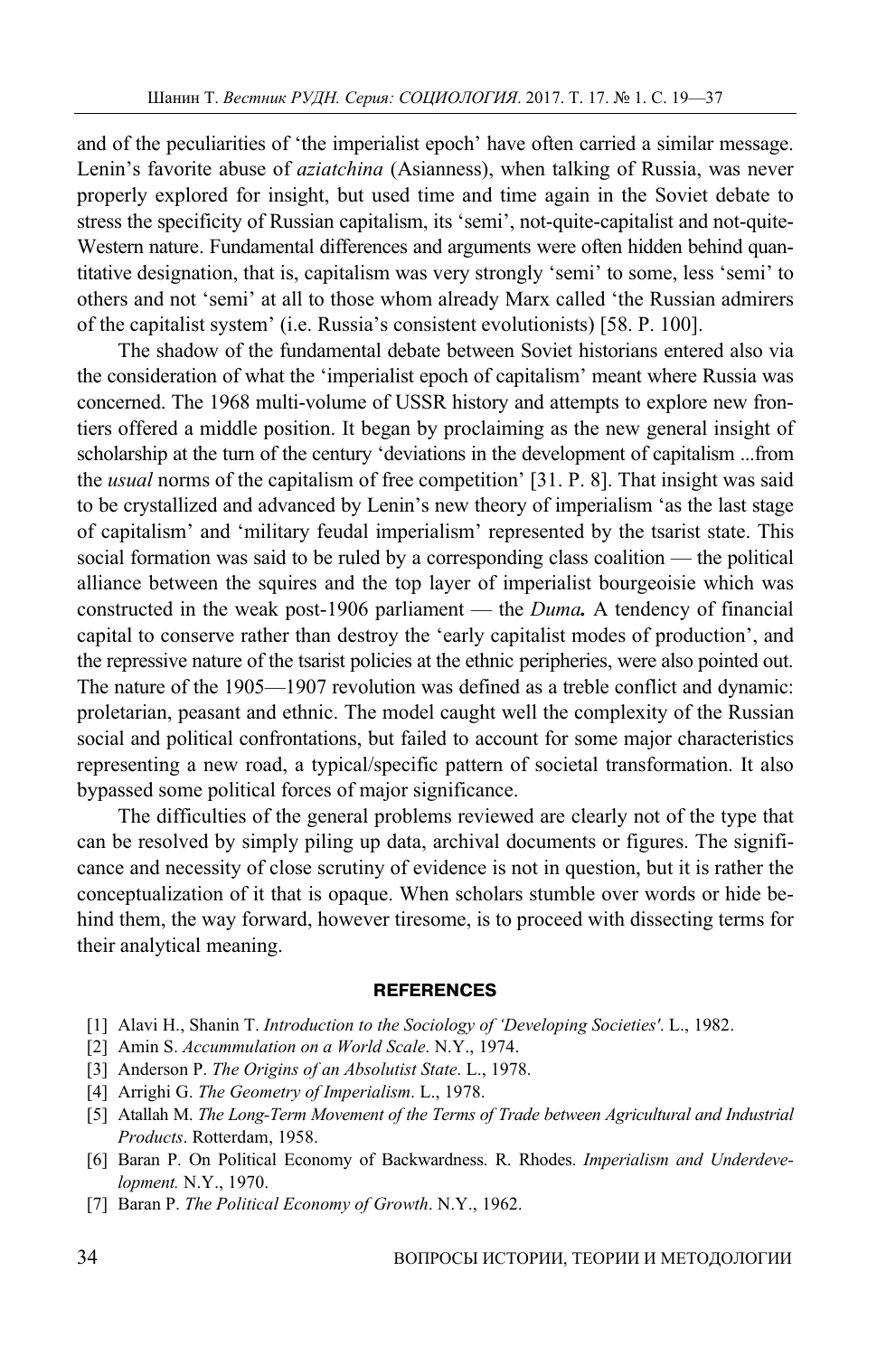- [8] Berger P. *Pyramids of Sacrifice.* Harmondsworth, 1979.
- [9] Bernstein H. *Underdevelopment and Development*. Harmondsworth, 1973.
- [10] Black C.E. *The Transformation of Russian Society*. Cambridge, 1960.
- [11] Bol'shakov A., Rozhkov N. *Istoriya khozyaistva Rossii.* Moscow, 1926. Vol. III.
- [12] Bottomore T.B. *Elites and Society.* L., 1964.
- [13] Bukharin N. *Imperialism,* 1915.
- [14] Cardoso F.H. *Dependency Revisited.* Austin, 1973.
- [15] Clairmonte F.F. *Economic Liberalism and Underdevelopment*. L., 1960.
- [16] Coldwell M. *The Wealth of Some Nations*. L., 1979.
- [17] Eisenstadt S. *Modernisation: Protest and Change.* Englewood Cliffs, 1966.
- [18] Evans P. *Dependent Development: The Allience of Multi-National, State and Local Capitals in Brazil*. Princeton, 1979.
- [19] Eventov L. *Inostrannye kapitaly v russkoi promyshlennosti*. Moscow, 1931.
- [20] Frank A.G. *Capitalism and Underdevelopment in Latin America*. N.Y., 1967.
- [21] Frank A.G. The post-war boom: Boom for the West, bust for the South. *Journal of International Studies.* 1978;7(2).
- [22] Furtado C. *Development and Underdevelopment*. Berkeley, 1967.
- [23] Gerschenkron A. Economic Backwardness in Historical Perspective. B. Heselitz. *The Progress of Underdeveloped Area.* Chicago, 1953.
- [24] Goldsmith R.W. The Economic Growth of Tsarist Russia 1860—1913. *Economic Development and Cultural Change.* 1961;9.
- [25] Golthorpe J.E. *The Sociology of the Third World*. Cambridge, 1975.
- [26] Hilferding R. *Finanz Kapital.* Vienna, 1910.
- [27] Hobsbawm E. From Feudalism to Capitalism. R. Hilton. *The Transition from Feudalism to Capitalism.* L., 1976.
- [28] Hobson J.A. *Imperialism: A Study.* L., 1908.
- [29] Hoogvelt A. *The Third World in Global Development*. L., 1982.
- [30] Ilich I. *Tools of Conviviality*. L., 1973.
- [31] *Istoriya SSSR.* Moscow, 1968. Vol. VI.
- [32] Kay G. *Development and Underdevelopment: A Marxist Analysis*. L., 1975.
- [33] Kemp T. *Theories of Imperialism*. L., 1967.
- [34] Khromov P.A. *Ocherki ekonomicheskogo razvitja Rossii*. Moscow, 1967.
- [35] Laclau E. Feudalism and Capitalism in Latin America. *New Left Review.* 1971; 67.
- [36] Lee C.G. An Assimilating Imperialism. *Journal of Contemporary Asia.* 1972;2(4).
- [37] Lenin V.I. Imperializm как vysshaya forma kapitalisma. PSS, 1917. Vol. 27.
- [38] Lerner D. *The Passing of Traditional Society*. Cambridge, 1963.
- [39] Leys C. Underdevelopment and Dependency. *Journal of Contemporary Asia.* 1977;7(1);
- [40] List F. *The National System of Political Economy*. L., 1909.
- [41] Luxemburg R. *The Accumulation of Capital*, 1913.
- [42] Lyashchenko P.I. *Istoriya narodnogo khozyaistva Rossii.* Moscow, 1952. Vol. II.
- [43] Magdoff H. *Imperialism: From Colonial Age to the Present*. N.Y., 1978.
- [44] Mirsky D. *Russia, A Social History*. L., 1952.
- [45] Myrdal G. *The Economic Theory and Underdeveloped Regions*. L., 1967.
- [46] Oxaal I., Barnett T., Booth D. *Beyond the Sociology of Development.* L., 1975.
- [47] Palma G. Depedency. *World Development.* 1978;6.
- [48] Pareto V. *The Mind and Society*. L., 1935.
- [49] Parsons T. *The Evolution of Societies.* Englewood Cliffs, 1977.
- [50] Plekhanov G. *Nashi raznoglasiya.* Geneva, 1885.

HISTORY, THEORY AND METHODOLOGY OF SOCIOLOGICAL RESEARCH 35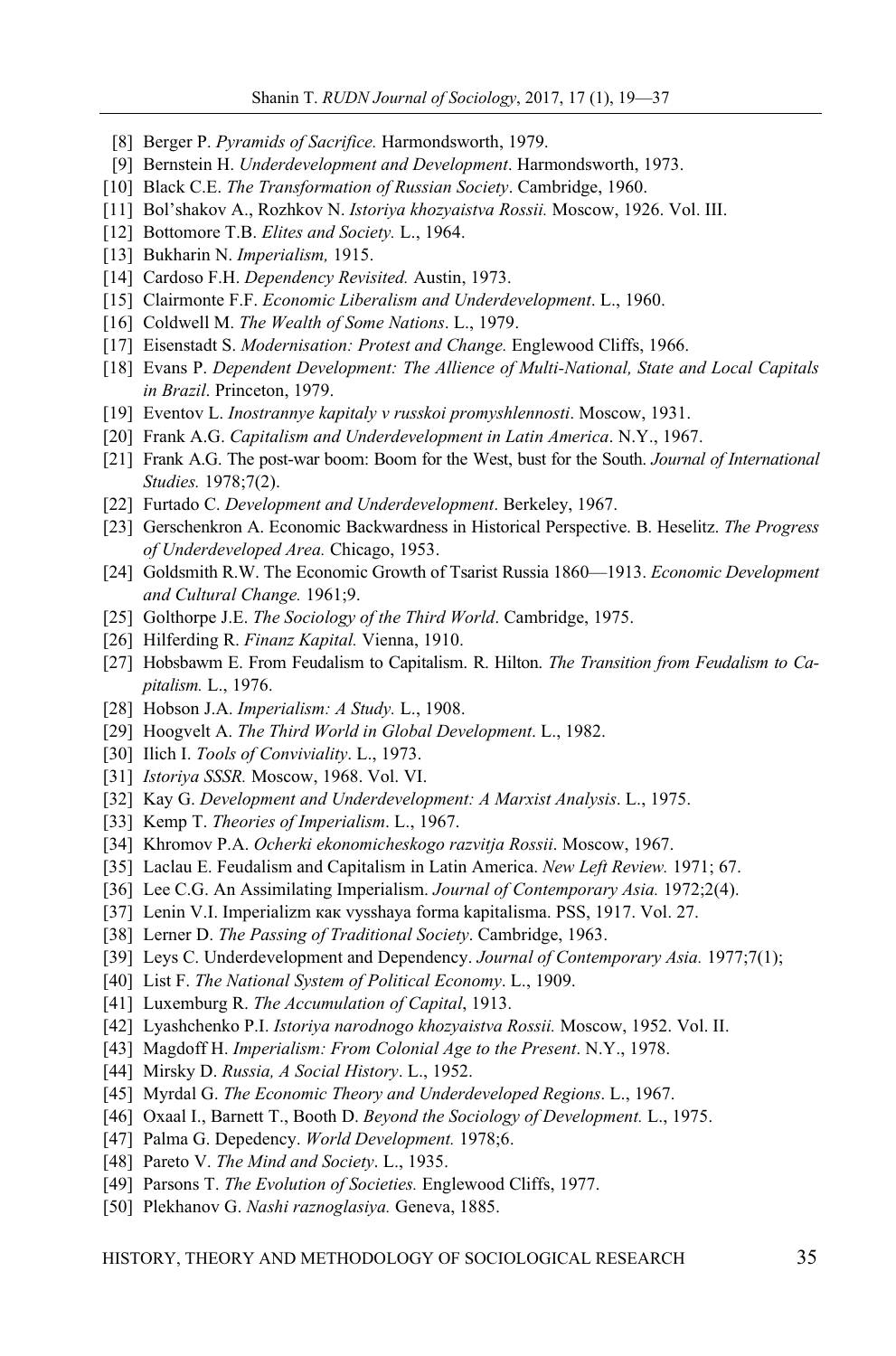- [51] Pollard S. *The Idea of Progress.* N.Y., 1968.
- [52] Prebish R. The System and the Social Structure in Latin America. I. Horovits et al. *Latin Americal Radicalism.* N.Y., 1967.
- [53] Prebish R. *Toward a New Trade Policy of Development*. N.Y., 1964.
- [54] Prokopovich S. *Opyt ischisleniya narodnogo doklada*. Moscow, 1918.
- [55] Rashin A. *Naselenie Rossii za sto let*. Moscow, 1956.
- [56] Rostow W.W. *The Stages of Economic Growth, a Non-Communist Manifesto*. Cambridge, 1960.
- [57] Roxborough I. *Theories of Underdevelopment*. L., 1979.
- [58] Shanin T. *Late Marx and the Russian Road*. L., 1983.
- [59] Smelser N. *Social Change in Industrial Revolution*. L., 1972.
- [60] Stalin I. *Voprosy leninizma.* Moscow, 1947.
- [61] Sweezy P. *Four Lectures on Marxism*. N.Y., 1982.
- [62] Timasheff N. *The Great Retreat.* N.Y., 1946.
- [63] Timasheff N. The Russian Revolution. *The Review of Politics.* 1943;4.
- [64] Trapeznikov S.P. *Agrarnyi vopros i leninskie agrarnye programmy v trekh russkikh revolyutsiyakh*. M., 1967. Vol. I.
- [65] Treml V. *The Development of the Soviet Economy: Plan and Performance*. N.Y., 1968.
- [66] von Laue T. Imperial Russia at the Turn of Century. R. Bendix. *State and Society.* Berkeley, 1973.
- [67]Walicki A. The Controversy Over Capitalism. Oxford, 1969.
- [68] Wallerstein I. *The Modern World System.* N.Y., 1974.
- [69] Warren W. *Imperialism: Pioneer of Capitalism*. L., 1980.
- [70] Witte S. 'O polozhenii nashei promyshlennosti'. *Istorik Marxist.* 1935;2—3.
- [71] *World Development Report*. N.Y., 1980.
- [72] Yates L. *Forty Years of Foreign Trade*. L., 1959.

DOI: 10.22363/2313-2272-2017-17-1-19-37

# **ТИПЫ ИСТОРИЧЕСКОГО РАЗВИТИЯ, ИЛИ МОРФОЛОГИЯ РОССИЙСКОЙ «ОТСТАЛОСТИ»**

(часть 1)\* **2**

### **Т. Шанин**

Университет Манчестера, *Оксфорд Роуд, Манчестер, M13 9PL, Великобритания*  (e-mail: shanin@universitas.ru)

Данной статьей мы начинаем серию публикаций, посвященных теоретическим аспектам концепции Теодора Шанина, впервые опубликованной в 1986 году в книге «Россия как развивающееся общество. Истоки инаковости: Россия в начале ХХ века. Т. 1». В следующем номере журнала мы опубликуем вторую часть пятой главы из этой книги, а также и реферативный перевод всей пятой главы данной работы, чей русский перевод в настоящее время впервые готовится к изданию в знаменательный год столетия Октябрьской революции (вторая часть двухтомника «Революция как момент истины. Россия 1905—1907, 1917—1922 гг.» вышла на русском языке в 1997 год в издательстве «Весь мир»). В статье обозначены ключевые концептуальные подходы к трактовке сути социально-экономического развития в глобальных масштабах и широкой исторической перспективе. Так, разно-

\* © Шанин Т., 2016.

 $\overline{a}$